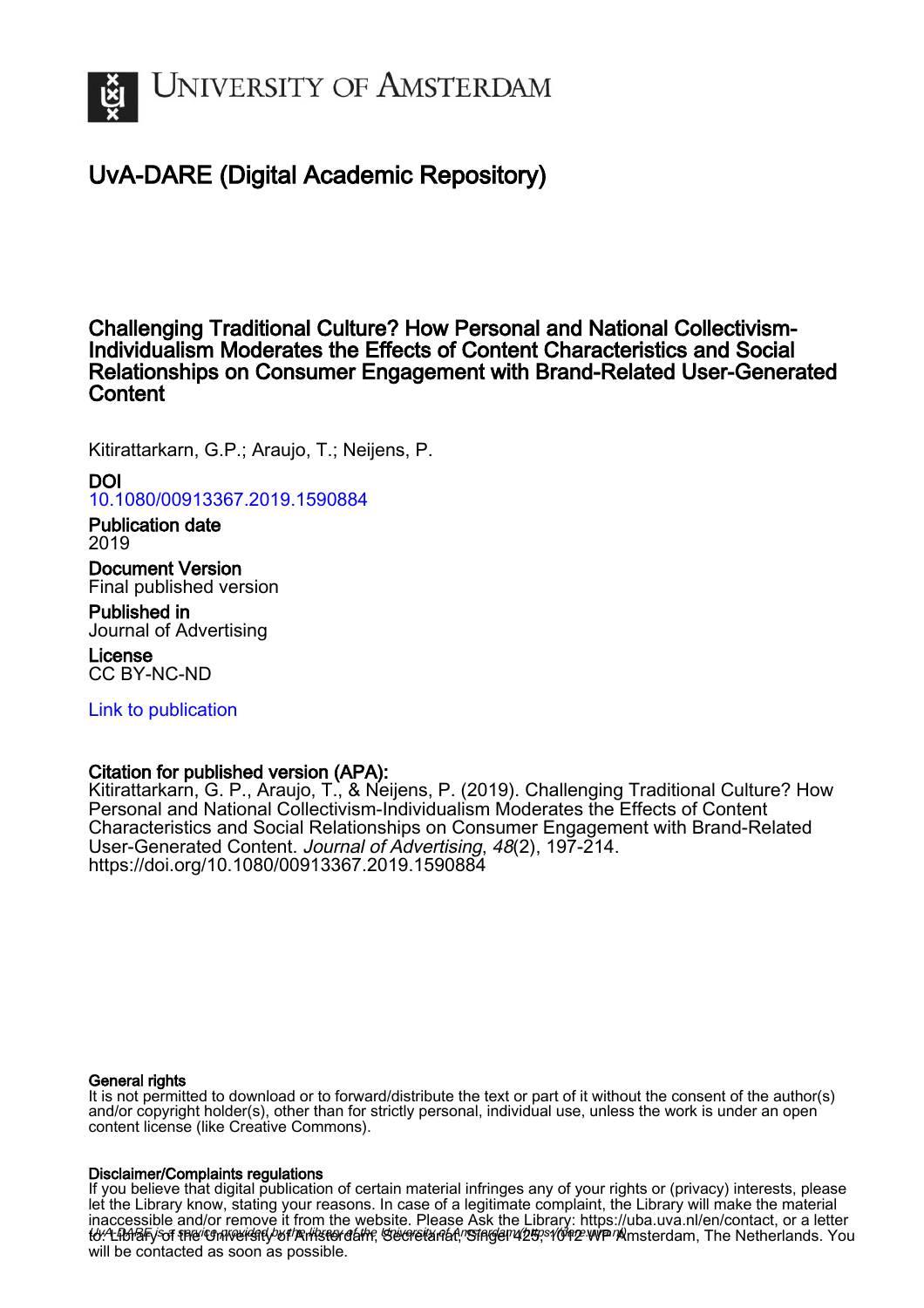

OPEN ACCESS<sup>A Check for updates</sup>

# <span id="page-1-0"></span>Challenging Traditional Culture? How Personal and National Collectivism-Individualism Moderates the Effects of Content Characteristics and Social Relationships on Consumer Engagement with Brand-Related User-Generated Content

# Gauze P. Kitirattarkarn

University of Amsterdam, Amsterdam, the Netherlands

#### Theo Araujo

University of Amsterdam, Amsterdam, the Netherlands

# Peter Neijens

University of Amsterdam, Amsterdam, the Netherlands

Consumers across the globe increasingly engage with user-generated content about brands on social networking sites (i.e., brand-related user-generated content [Br-UGC]). As online consumer behavior does not occur in a cultural void, the present study extends earlier research by explicitly examining how the collectivism-individualism dimension, both at the national and at the personal level, influences consumers' engagement ("liking," commenting on, and sharing) with different types of Br-UGC created by different sources. Results based on a diverse sample of participants from South Korea, Thailand, the Netherlands, and

Address correspondence to Gauze P. Kitirattarkarn, Amsterdam School of Communication Research, University of Amsterdam, P.O. Box 15793, 1001 NG Amsterdam, the Netherlands. E-mail: P.Kitirattarkarn@uva.nl

Theo Araujo (PhD, University of Amsterdam) is an assistant professor of corporate communication, Amsterdam School of Communication Research, Department of Communication Sciences, and codirector of the Digital Communication Methods Lab, University of Amsterdam.

Peter Neijens (PhD, Free University of Amsterdam) is a full professor and chair of persuasive communication, Amsterdam School of Communication Research, Department of Communication Sciences, University of Amsterdam.

This is an Open Access article distributed under the terms of the Creative Commons Attribution-NonCommercial-NoDerivatives License [\(http://creativecommons.org/licenses/by](http://creativecommons.org/licenses/by-nc-nd/4.0/)[nc-nd/4.0/](http://creativecommons.org/licenses/by-nc-nd/4.0/)), which permits non-commercial re-use, distribution, and reproduction in any medium, provided the original work is properly cited, and is not altered, transformed, or built upon in any way.

the United States ( $N = 812$ ) suggest that collectivism-individualism at the national level moderates the effects of content characteristics and social relationships on Br-UGC engagement. Moreover, consumers who hold the same values as others in their national culture are more comfortable sharing informative Br-UGC.

Online information about brands or products that is created voluntarily by consumers (brand-related user-generated content [Br-UGC]) has become a crucial source that other consumers use to evaluate products. It has been found to shape consumers' brand perceptions (Smith, Eileen, and Yongjian [2012\)](#page-15-0), to influence consumers' intentions to discuss brand information (Kim and Johnson [2016](#page-15-0)), and even to affect their purchase intentions (Kim, Gupta, and Koh [2011\)](#page-15-0). Considering that Br-UGC is highly influential on consumer attitudes and has been shown to be an important driver of online revenues (Boachie [2018](#page-14-0); Smith, Eileen, and Yongjian [2012\)](#page-15-0), it is imperative for marketers to understand the factors that influence consumers' engagement with Br-UGC.

Previous studies have shown that consumers' engagement with content about brands is highly influenced by the source–receiver relationship (e.g., Shan and King [2015\)](#page-15-0) as well as characteristics of the content (e.g., Araujo, Neijens, and Vliegenthart [2015;](#page-14-0) Chow and Shi [2015\)](#page-14-0). In particular, the perceived intensity of the relationship with a source positively influences how messages created by brands are evaluated (Cho, Huh, and Faber [2014;](#page-14-0) van Noort, Antheunis, and van Reijmersdal [2012\)](#page-15-0) and how willing consumers are to share the content (Kim, Cheong, and Kim [2015\)](#page-15-0). Moreover, different

Gauze P. Kitirattarkarn (MA, University of Texas at Austin) is a doctoral student, Amsterdam School of Communication Research, Department of Communication Sciences, University of Amsterdam.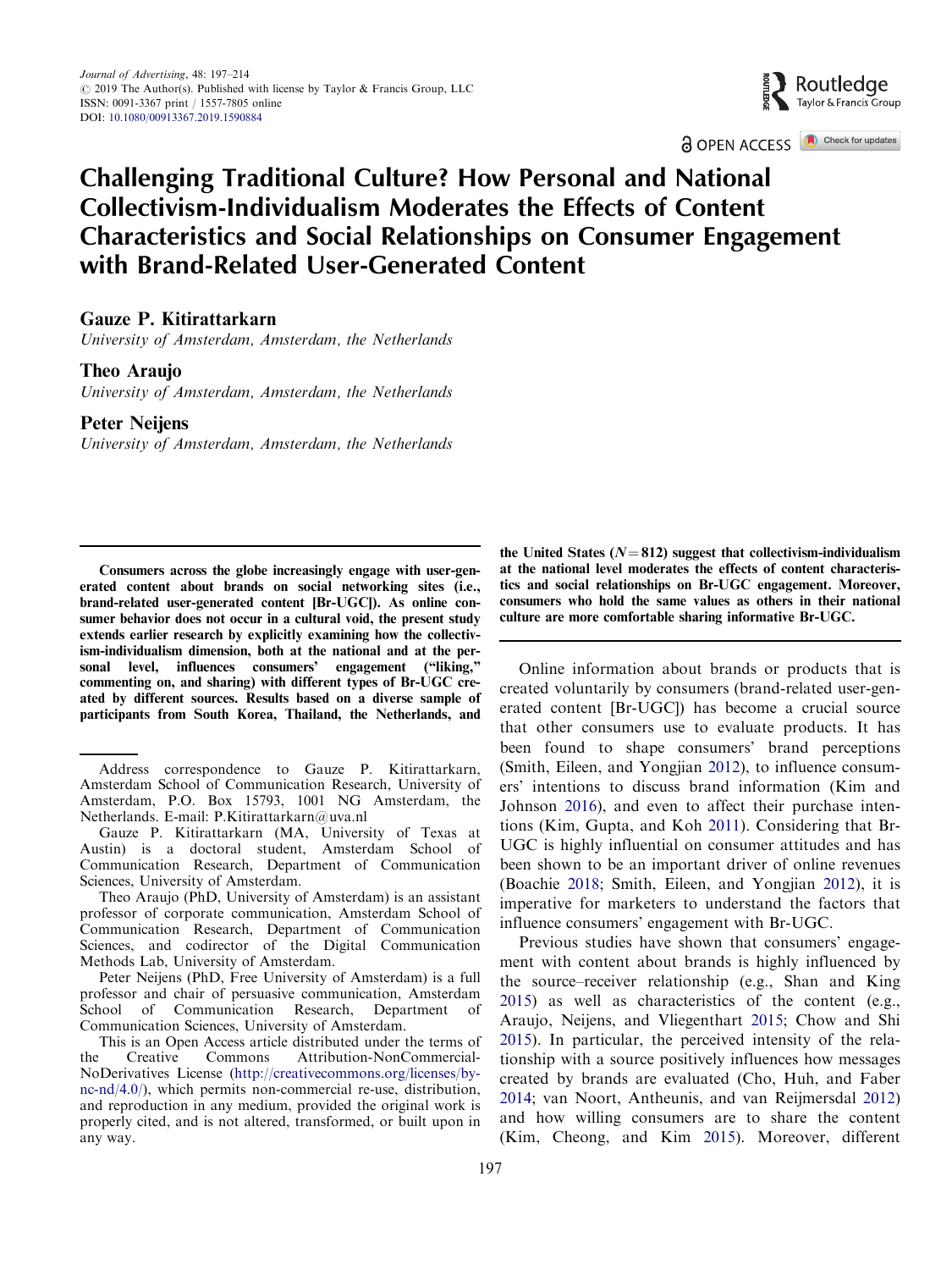<span id="page-2-0"></span>characteristics of content (informativeness, entertainment value, sociability) have been found to enhance consumers' intentions to participate in brand communities (Jung et al. [2016](#page-15-0)), to pass along content (Chow and Shi [2015](#page-14-0)), and to purchase a product online (Kim, Gupta, and Koh [2011\)](#page-15-0).

However, very little research has considered the role of cultural differences when investigating the impact of social relationships and content characteristics on consumers' engagement with Br-UGC. Previous studies have largely ignored the fact that consumers' engagement with content about brands does not occur in a cultural vacuum, although studies have found that individuals' desire for social integration and information seeking/giving differs depending on their culture or sociocultural system (Goodrich and de Mooij [2014](#page-15-0); Kitirattarkarn, Araujo, and Neijens [2018\)](#page-15-0). Moreover, when the role of culture in consumer behavior has been studied, cultural comparisons typically take place at the national level, and the analysis often stresses differences based on the country in which participants were born and reside, often relying on Hofstede's cultural dimensions (Lee and Yoo [2012\)](#page-15-0). Several researchers have recognized the limitations of this approach, suggesting that individuals in the same national culture may define their identity differently, and that tendencies toward both collectivism and individualism can coexist in one individual (Triandis [1996\)](#page-15-0). Furthermore, considering the increasing relevance of globalization and a global consumer culture (GCC), it is worth studying whether acculturation to GCC operates in the context of online brand engagement—and, in particular, the extent to which personal values might be more important than national cultural values when individuals engage with Br-UGC.

We address these critical gaps in the literature by examining how personal and national collectivism-individualism influences the effects that content characteristics and social relationships with the content creator have on consumer engagement with Br-UGC. To address these gaps, this study draws from a sample of active Facebook users  $(N = 812)$  in South Korea (KR), Thailand (TH), the Netherlands (NL), and the United States (US). These countries were selected for three primary reasons. First, their national cultures are considered either highly collectivistic (KR, TH) or highly individualistic (NL, US) according to cross-cultural research (e.g., Hofstede [2001](#page-15-0); Lewis [2010\)](#page-15-0). Second, it has been suggested that the different role of social media in consumer decisions across these four countries might be culturally related (Goodrich and de Mooij [2014\)](#page-15-0). Finally, all four countries have a high level of social networking site (SNS) usage (We Are Social [2016\)](#page-15-0), thus allowing us to investigate Br-UGC engagement within a comparatively mature setting in terms of SNS usage.

By addressing these gaps, this study makes several theoretical and practical contributions. First, from a theoretical perspective, the results provide valuable and novel insights into how the collectivism-individualism dimension influences consumer engagement with Br-UGC in general, as well as how both social relationships and (informative, entertaining, social) characteristics of content influence engagement with Br-UGC. This provides crucial information for determining the extent to which earlier findings are generalizable beyond one country or one national culture. Second, this study goes beyond traditional cross-cultural research designs, which primarily compare national cultures, and explicitly explores the role of collectivism-individualism both at the national and the personal levels. Third, from a practical perspective, our study provides meaningful insights for multinational companies on how to keep consumers engaged with their brand. In particular, understanding whether and under which circumstances online consumers follow or challenge their national culture when engaging with Br-UGC will provide global marketers the ability to properly monitor, analyze, and contextualize consumer engagement in SNSs and thereby design effective, culturally aware, yet personally meaningful social media campaigns.

In sum, this article answers the following research question: How does personal and national collectivism-individualism impact the influences of social relationships and content characteristics on consumers' engagement with Br-UGC?

#### THEORETICAL BACKGROUND

#### Consumer Engagement with Br-UGC

In this study, we analyze consumer engagement in the context of responses to user-generated content about brands on Facebook—currently the most powerful platform for marketers. In our study, engagement with Br-UGC includes consumers' responses to Br-UGC in the form of "liking," making comments on, or sharing Br-UGC.

# The Relationship between Content Characteristics and Br-UGC Engagement

Existing studies have indicated that functional, emotional, and social values of a product or content about a product are the main factors that influence consumer engagement with brands online (Jung et al. [2016;](#page-15-0) Lovett, Peres, and Shachar [2013\)](#page-15-0). In particular, brand-related content that is informative, useful, and entertaining has been found to affect consumers' affective responses and usage intention (Kim and Johnson [2016\)](#page-15-0). In addition, given that consumers respond to brand-related content on SNSs mainly for companionship, to receive social support, and to present a positive identity (Lin and Lu [2011\)](#page-15-0), brand-related content containing elements of interactions and collaborations appears to help consumers develop their social identity and form social bonds with others in their network (Chow and Shi [2015\)](#page-14-0).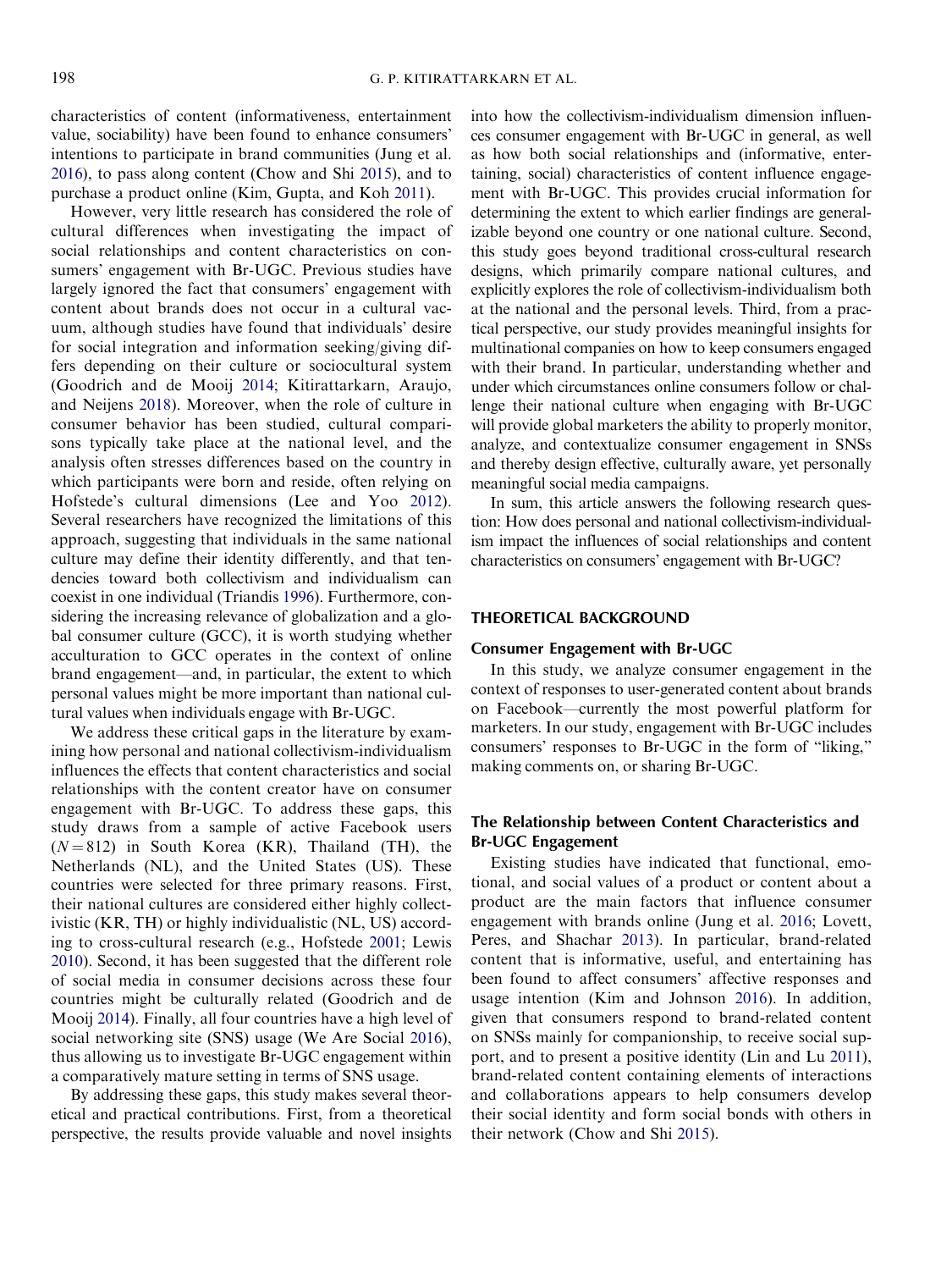<span id="page-3-0"></span>In this study, we adopt the three elements of customer value theory (CVT; Sweeney and Soutar [2001\)](#page-15-0) to investigate how different characteristics of Br-UGC affect consumers' engagement with the content. This study explores Br-UGC across the three CVT dimensions: (1) informative value, or the extent to which the content provides productrelated information, including economic and performance aspects; (2) entertainment value, or the extent to which the content contains elements of relaxation and enjoyment that provide the consumers an enhanced emotional value; and (3) social value, or the extent to which the content emphasizes social interactivity and collaboration.

Building on CVT, researchers have indicated that the functional, emotional, and social values of a product, or content about a product, are key factors that influence consumers' intentions to participate in brand communities (Jung et al. [2016\)](#page-15-0) and to spread electronic word of mouth (eWOM; Lovett, Peres, and Shachar [2013](#page-15-0)). Hence, we expect that these content characteristics contribute to consumers' engagement with Br-UGC:

H1: The more informative the Br-UGC, the higher the engagement with Br-UGC.

H2: The more entertaining the Br-UGC, the higher the engagement with Br-UGC.

H3: The more social the Br-UGC, the higher the engagement with Br-UGC.

### The Role of Social Relationships in Consumers' Engagement with Br-UGC

As social connectivity and relationships are the core of SNSs, the emphasis of social relationships in SNSs is considered highly important for the examination of consumer response to Br-UGC. Existing studies have demonstrated that tie strength is one of the focal social relationship–related variables that characterizes the nature of social relationships and impacts online brand-related communication (e.g., Chu and Kim [2011](#page-14-0); Lin and Lu [2011](#page-15-0)). Granovetter [\(1973\)](#page-15-0) defined the strength of social ties as "the amount of time, the emotional intensity, the intimacy or mutual confiding, and the reciprocal services which characterize the tie" (p. 1361). In reality, people normally maintain a wide range of relational ties in their online networks, ranging from strong ties to close friends and family members to weak ties with acquaintances and strangers.

Studies have indicated that the perceived intensity of the relationship between the content creator and the receiver influences how consumers evaluate the messages. For example, Cho, Huh, and Faber [\(2014\)](#page-14-0) found that a viral advertisement sent by a friend was perceived as more informative, more entertaining, and less irritating than one sent by an unknown person, the former of which ultimately generated a positive attitude toward the advertised brand.

In addition to influencing how the messages are evaluated, studies have found that tie strength directly influences consumers' online brand-related activities. For instance, it positively influences users' continued intention to use SNSs (Chu and Choi [2011\)](#page-14-0), encouraging them to pass along viral advertising (van Noort, Antheunis, and van Reijmersdal [2012\)](#page-15-0). Chu and Kim [\(2011](#page-14-0)) suggest that the extent to which consumers feel close to the source can have a considerable impact on their decision to share opinions on SNSs. Shan and King ([2015\)](#page-15-0) specifically found that information from a close friend was perceived as more influential in eWOM referral intention than information obtained from a weak-tie source (e.g., a brand). Thus, the following hypothesis is proposed:

H4: Br-UGC posted by a strong tie has a more positive effect on consumers' engagement with the Br-UGC than Br-UGC posted by a weak tie.

#### Cultural Individualism and Collectivism

Culture is the rich complex of beliefs, practices, norms, and values prevalent in a society (Schwartz [2006](#page-15-0)). These values are the cultural ideals of a given culture and tend to be its most central feature (Hofstede [2001\)](#page-15-0). In this study, we specifically focus on the cultural individualism-collectivism construct, as this dimension has served as a practical means to compare communication styles and content across cultures, particularly in advertising research (Lee and Yoo [2012](#page-15-0)).

According to Triandis [\(1996](#page-15-0), [2001\)](#page-15-0), people in individualistic cultures, such as those from Northern and Western Europe and North America, are autonomous and independent from their social groups. Their personal goals are usually valued over the goals of their in-groups. As such, their behaviors are usually based on their own attitudes rather than the norms of their social groups. In contrast, people in collectivistic cultures, such as those from Asian countries, are interdependent with their in-groups or social groups. They generally behave according to the norms of their groups because their priority is placed on the goals of social groups.

When it comes to the communication context, people in individualistic cultures tend to engage in low-context communication that is straightforward, explicit, and direct (Hall [1977\)](#page-15-0). However, people from collectivistic cultures are more likely to have high-context communication, which is abstract, implicit, and indirect (Hofstede [2001](#page-15-0)). These differences between high-context and low-context communication styles are also evident in content such as advertising messages (Pae, Samiee, and Tai [2002](#page-15-0)) and eWOM (Men and Tsai [2012](#page-15-0)).

It is also important to note that in every culture, whether collectivistic or individualistic, some people can be classified as "horizontal" (valuing equality) while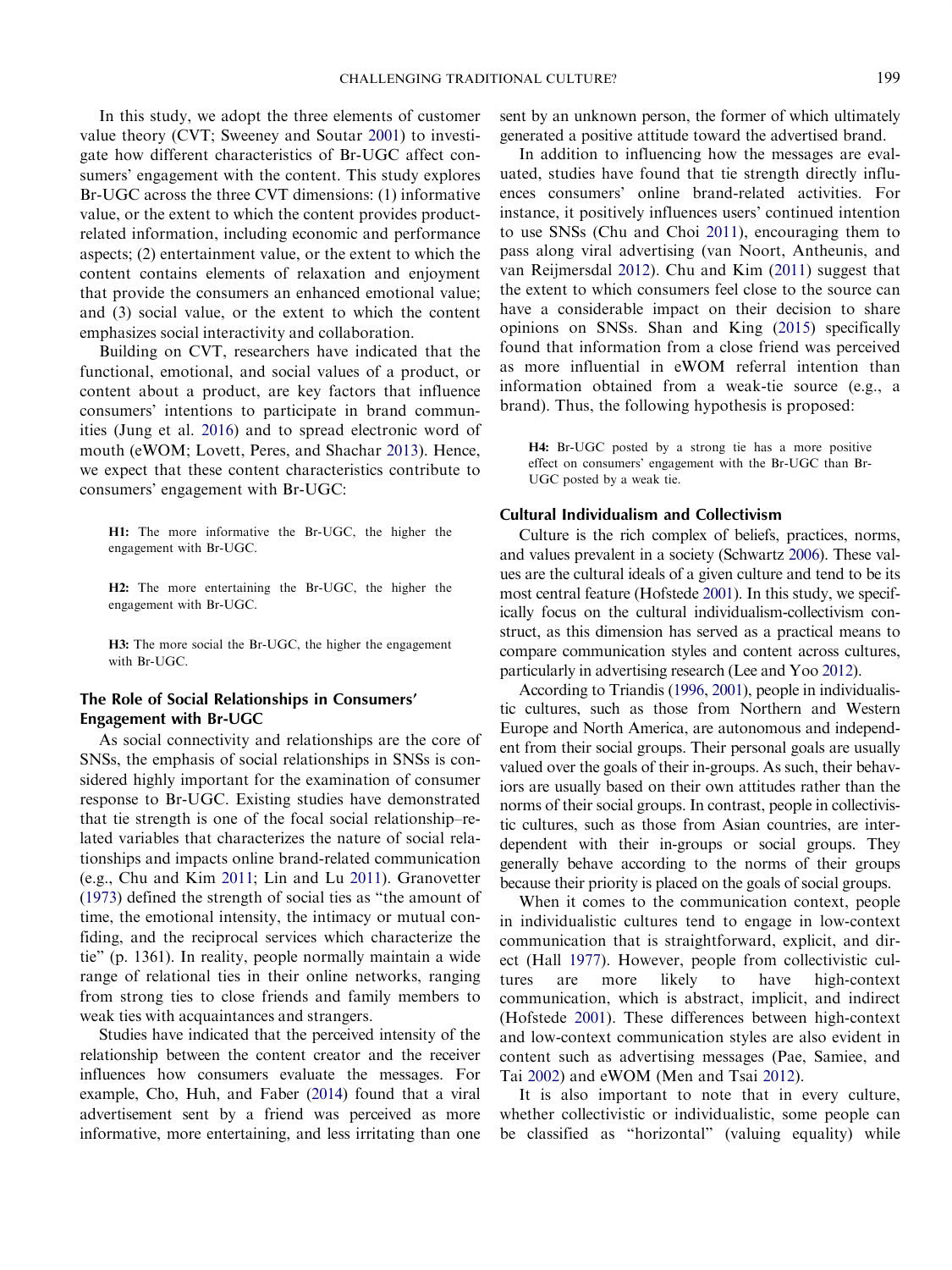<span id="page-4-0"></span>others are "vertical" (valuing hierarchy). These distinctions are related to personal values such as self-direction and conformity (Singelis et al. [1995;](#page-15-0) Triandis [1996\)](#page-15-0). Even though, on the national level, countries in North America and Northern Europe are considered individualistic societies and countries in Asia are often defined as collectivistic, on the personal level, individuals in these countries might hold different degrees of collectivistic-individualistic values with respect to the horizontal and vertical dimensions (Singelis et al. [1995\)](#page-15-0). In short, within the same national (collectivistic-individualistic) culture, it is likely that some individuals hold more individualistic values, while others hold more collectivistic ones.

# The Role of National Collectivism-Individualism in the Relationship between Content Characteristics and Br-UGC Engagement

Although the three dimensions of brand-related content (informativeness, entertainment value, and sociability) have been found to influence consumer engagement with online brand-related activities, it is unclear whether different characteristics will have the same effect on consumer response toward Br-UGC across cultures. Crosscultural research has taught us that the role of marketing communication varies across individualistic and collectivistic cultures. More specifically, Pae, Samiee, and Tai (2013) found that, in individualistic cultures, advertising must persuade and tends to be informative, relying on facts and the unique benefit of the advertised product; in collectivistic cultures, the purpose of advertising is to build a relationship and trust between seller and buyer. Advertising in Asian countries seems to utilize indirect messages that employ appeals to emotion and harmony seeking.

Studies of online communication have also confirmed that cultural variability in individualism and collectivism also plays a role in how consumers engage with different types of brand-related content. For example, Men and Tsai ([2012\)](#page-15-0) found that corporate posts on Facebook tended to provide information directly related to the company and its offering, while corporate posts on Renren (a Chinese SNS) were more likely to provide entertainment content and to promote users' socialization with the company. In other words, in collectivistic high-context culture, implicit and indirect messages emphasizing entertainment and socialization are typically used to cultivate consumer engagement and relationships. However, in an individualistic low-context culture, marketing communication is more explicit and straightforward, with more product-related information, discounts, and statements of corporate achievements.

As discussed, consumers in individualistic cultures or ones who are autonomous in their decision making tend to place greater importance on efficacy and directness, leading them to base their decisions on a personal assessment of the informative value of the content. Therefore, we predict the following:

H5: The effect of informative content on Br-UGC engagement is greater for people living in individualistic cultures than for those living in collectivistic cultures.

In contrast, consumers in collectivistic cultures or those who emphasize the implicit meaning of communication tend to be influenced by the emotional value of a message when deciding whether to engage:

H6: The effect of entertaining content on Br-UGC engagement is greater for people living in collectivistic cultures than for those living in individualistic cultures.

Besides informative and entertaining content, the element of sociability in Br-UGC could also affect consumers' decisions to engage with the content, especially in collectivistic cultures. Research on self-construal suggests that interdependent people or those from collectivistic societies appear to enjoy sociability when using social media and are thus more likely to engage with social content than people from individualistic societies who tend to underscore the importance of independence and self-achievement (Chu, Windels, and Kamal [2016](#page-14-0)). Men and Tsai [\(2012](#page-15-0)) support this notion, finding that Chinese collectivistic users value trust and the relationship with the company more than explicit product information. In such a context, Chinese companies were more likely to feature messages addressing the consumers' social needs, emphasizing being personal and acting like a caring friend when communicating with their consumers on brand pages compared to American companies. Thus, we formulate the following hypothesis:

H7: The effect of social content on Br-UGC engagement is greater for people living in collectivistic cultures than for those living in individualistic cultures.

The Role of National Collectivism-Individualism in the Relationship between Tie Strength and Br-UGC Engagement

Although we have argued that people appear to have a positive attitude toward messages delivered by a strongtie source, it is still unclear whether this effect will be the same for people from collectivistic and individualistic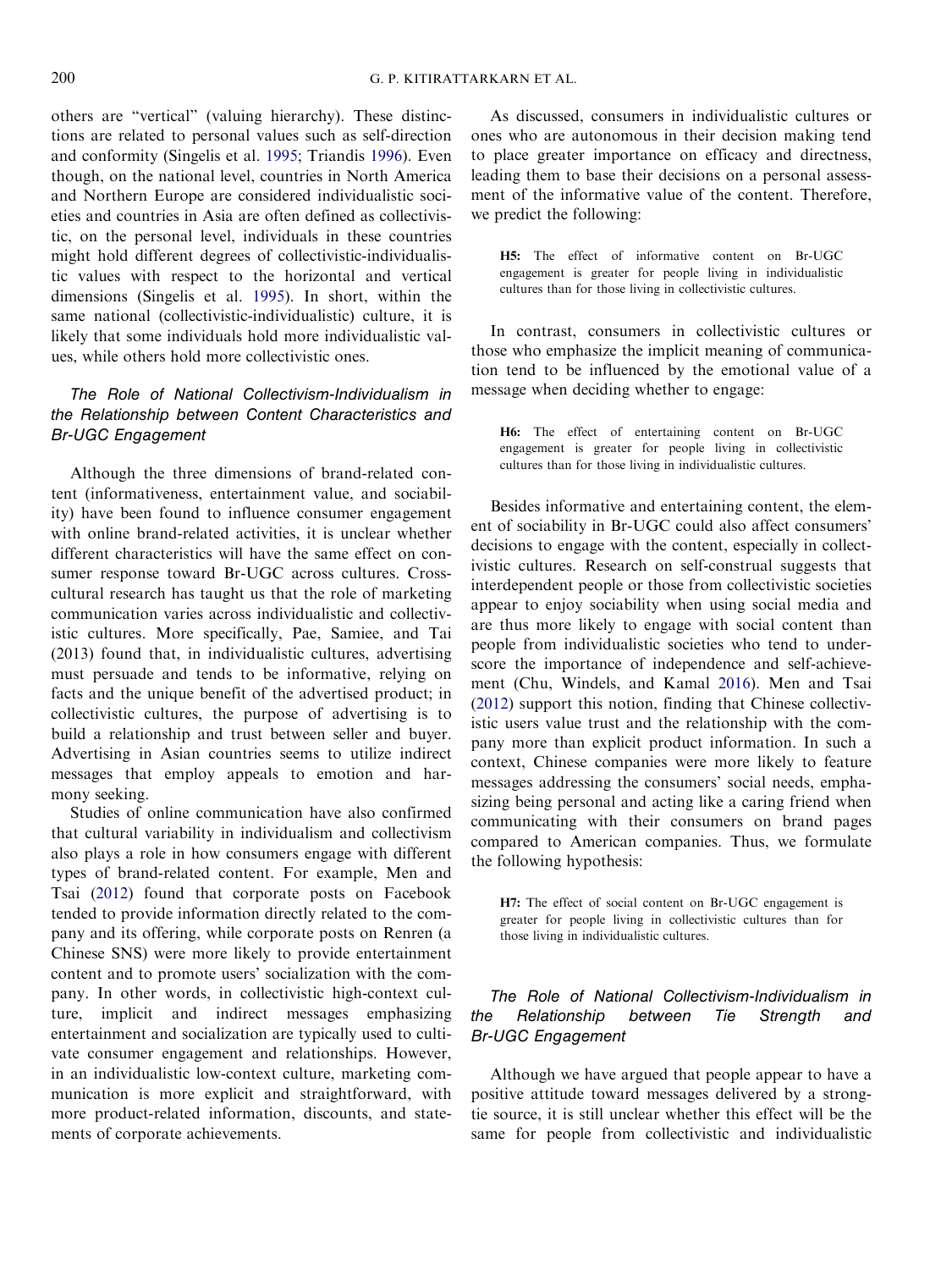<span id="page-5-0"></span>cultures as well as for people holding collectivistic and individualistic values.

The existing cross-cultural research on eWOM indicates that the impact of tie strength on SNS relationships differs from culture to culture, and these relationships reflect the prevailing norms for the individual's role within a specific cultural context. Notably, the concept of strong and weak tie strength is potentially related to cultural individualism and collectivism (Chu and Choi [2011](#page-14-0); Tsai and Men [2014](#page-15-0)). Chu and Choi [\(2011](#page-14-0)) indicate that while people from individualistic cultures prefer to have a greater number of weak ties and larger networks that could help them exchange information and foster their social status, people from collectivistic cultures view relationships with friends as stronger and more influential in their SNS use. Moreover, consumers from collectivistic cultures tend to be more dependent on social media, as they tend to rely heavily on personal networks (e.g., close friends, family) for brand-related information and social support. In contrast, consumers from individualistic cultures are less dependent on social media and prefer to consult a wider range of information sources (Tsai and Men [2014\)](#page-15-0).

Even though tie strength and Br-UGC engagement across cultures has not been explicitly investigated, drawing on these findings we can assume that people in collectivistic cultures will be more likely to engage with Br-UGC from a strong-tie source compared to people in individualistic cultures. This premise is based on the focus on peer bonding among collectivistic people, who are more likely to emphasize intimate social relationships and to interact with like-minded people for social purposes (Liu, Ainsworth, and Baumeister [2016](#page-15-0)). Therefore, we propose the following hypothesis:

H8: The effect of tie strength on Br-UGC engagement is greater for people living in collectivistic cultures than for those living in individualistic cultures.

# The Role of Personal Collectivism-Individualism in Br-UGC Engagement

While previous cross-cultural studies have generally operationalized collectivism-individualism based on the country in which participants were born and reside, individuals in the same country or with the same national culture might not hold the same cultural identity (Triandis [1996\)](#page-15-0). In addition, with the increase of globalization and acculturation, it is likely that consumers living in Asia or in developing countries might adapt their values toward those common in Western or developed countries, leading to GCC (Berry [2008](#page-14-0)). There is also a possibility that



FIG. 1. Conceptual model of consumers' engagement with Br-UGC. In the analysis, national collectivism-indi $vidualism = collectiveistic culture; personal collectiveism$  $individualism = collectiveistic values. Dotted lines represent$ research questions. Separate analyses were conducted for different independent variables (perceived content characteristics and tie strength) and dependent variables ("liking," commenting on, and sharing Br-UGC).

some people might resist these global forces, especially those with a strong desire to preserve their national cultural values, leading them to maintain their original culture.

Besides having an effect at the national level, there are possibilities that the effect of content characteristics on Br-UGC engagement will differ across consumers holding collectivistic values and individualistic values at a personal level. Moreover, earlier studies indicate that the consistency of national culture and individuals' self-construals can have a stronger effect on their information processing and persuasion (Lee, Aaker, and Gardner [2000\)](#page-15-0). Lee, Aaker, and Gardner [\(2000](#page-15-0)) found that Americans with a dominant self-construal as independent placed more emphasis on promotion-focused information than Americans whose self-construal was less independent, and Chinese with a dominant self-construal as interdependent put more emphasis on prevention-focused information than Chinese whose self-construal was less interdependent. Nevertheless, the examination of the effect of collectivism-individualism at a personal level on Br-UGC engagement is yet to be fully explored. Considering the lack of earlier literature, we propose the following research question to investigate this topic:

RQ1: How does personal collectivism-individualism play a role in consumers' engagement with Br-UGC?

Figure 1 shows the conceptual model that illustrates the roles of personal and national collectivism-individualism in the relationships between content characteristics, as well as tie strength and Br-UGC engagement.

#### METHOD

The experiment was conducted using a structured online questionnaire. Participants were randomly exposed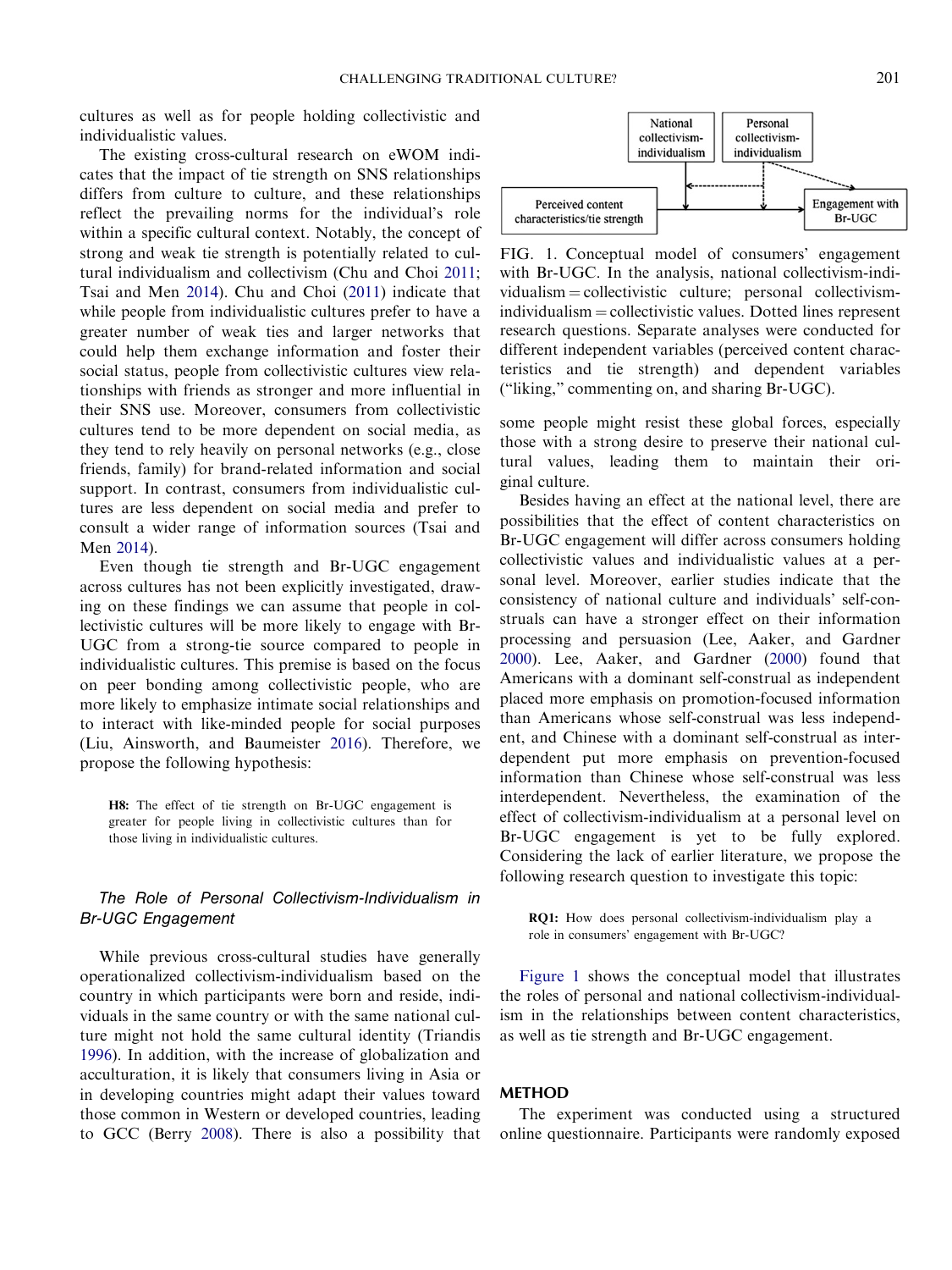<span id="page-6-0"></span>to a brand-related post created by their Facebook friend (a stimulus in our study). In this section, we examined how tie strength and content characteristics affected the likelihood of engaging with a Facebook post. A  $2 \times 2 \times 2$ online experiment was conducted, with tie strength (strong/weak), content characteristics (informative/entertaining), and sociability of content (nonsocial/social) serving as between-subject factors. We asked about participants' demographic information as well as personal collectivism-individualism. For KR, NL, and TH, the questionnaire was translated using a translation/backtranslation procedure to ensure cross-cultural content equivalency.

# Stimuli Development

We chose sportswear as the product category because fitness and healthy living tend to become a global trend that people value as part of their well-being. Thus, this product category would appeal to consumers across the world (Okazaki, Mueller, and Diehl [2013\)](#page-15-0), including our respondents. We chose sneakers as the product because they would be considered equally important to male and female consumers. To minimize country-of-origin bias in the research design, the German brand Adidas was chosen (because Germany was not a country involved in the study).

We designed informative and entertaining posts based on texts and visuals used in actual online brand-related posts. For informative content, we included practical information about the sneakers (e.g., specifications, discount information). For entertaining content, we included thank-you messages for a birthday gift (the sneakers) in a post as it conveyed emotional connections between a poster and his or her friends. Besides text, we added emoticons in captions as these are associated with emotional cues in the content (Araujo, Neijens, and Vliegenthart [2015\)](#page-14-0). We believed that a graphics interchange format (GIF) or animated GIF would convey emotions better than just text or a still photo. Thus, instead of using a simple picture, we converted two similar pictures into animated GIFs and added them to the posts. For the element of sociability (e.g., interactivity with others), we employed the Facebook activity function by inserting the phrase "looking for opinion" in the posts and adding a question at the end of a caption. The examples of brandrelated posts can be found in the Online Appendix.

To manipulate tie strength, we randomly asked participants to indicate three names of either "people on Facebook that you are very close to" and "people on Facebook that you only know very superficially." Subsequently, one of those names was randomly selected to represent a source of a Facebook post. We presented the sentence "Thinking about [NAME], please indicate your level of agreement with the following statements."

#### Pretest

We tested the manipulated Facebook posts using an online questionnaire. A multiple snowball technique was employed by the first author to recruit participants. The first author sent a survey link to Facebook friends via Facebook Messenger, a messaging platform on Facebook. To recruit more participants, participants who completed the survey were asked to send the survey link to their Facebook friends. Participants were American, Dutch, Korean, and Thai Facebook users older than 18 years. They were asked to indicate their opinion on three elements of the message—perceived informativeness, perceived entertainment value, and perceived sociability—by completing 12 items on a 7-point Likert scale. Detailed information about the measures can be found in the following section. Participants took approximately 10 minutes to complete the survey in their native language.

We conducted a preliminary analysis and found problems with both the Dutch  $(N = 37, 81.1\%$  female) and Korean  $(N = 26, 73.1\%$  female) samples. In the Dutch sample, the manipulated informative posts were not perceived as informative. In the Korean sample, the manipulated entertaining posts were not perceived as entertaining. The mean scores of these two scales were below the midpoint. We assumed that this occurred because we collected responses only from highly educated people (master's of science and doctoral students). We revised both the manipulated informative and entertaining posts by consulting Dutch and Korean people who were active Facebook users and conducted the second round of the pretest with Dutch  $(N = 78, 52\%$  female) and South Korean  $(N = 61, 62.5\%$  female) Facebook users. In this round, we used an online panel from Qualtrics to collect both samples. We collected American responses ( $N = 106$ , 72.5% female) from the crowdsourcing platform Amazon Mechanical Turk (MTurk). A multiple snowball technique was employed for the Thai sample ( $N = 78$ , 54% female), which now included participants of all educational levels. The same questionnaire used in the first round was employed in the second round of the pretest. We found that the revised posts could be used as informative, entertaining, and social posts (see Online Appendix). [Figure 2](#page-7-0) presents the process of stimuli development.

#### Participants and Manipulation Check

Regarding the main study, we used an online panel from Qualtrics to administer the 15-minute online survey.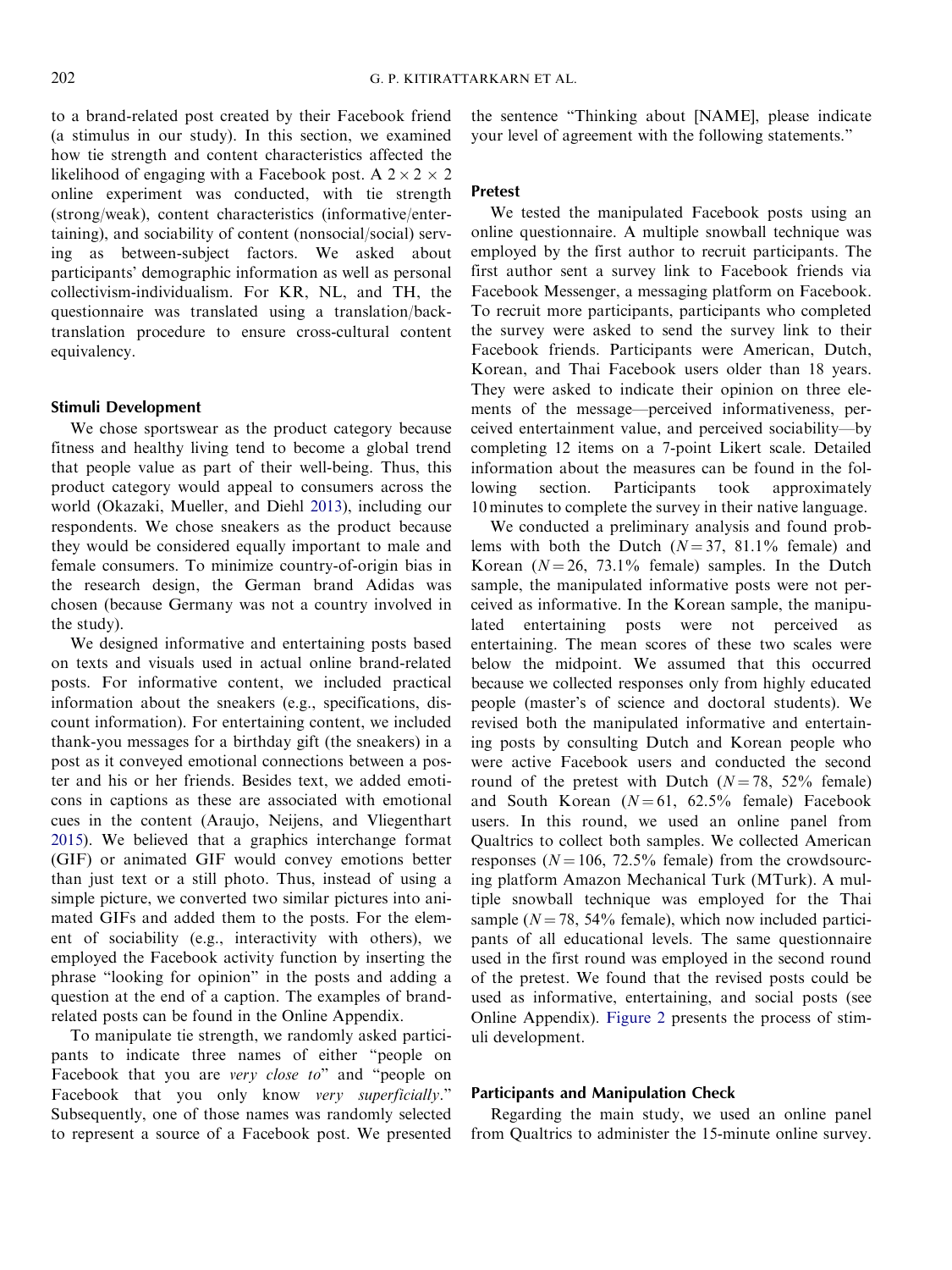<span id="page-7-0"></span>A total of 812 Facebook users living in KR, NL, TH, and US, all of whom had engaged with Br-UGC earlier, participated in the study. The participants were 49.3% female. Regarding age, 48% of participants were 18 to 34 years old, 35.4% were 35 to 54 years old, and 16.6% were older than 55. The samples were comparable in terms of age and gender across the four countries. Table 1 presents the distribution of demographic characteristics.

While the manipulation of tie strength worked as expected, the manipulated content characteristics did not



work as intended across the four countries. American participants saw no significant difference in perceived informativeness between the manipulated informative and the manipulated entertaining posts. Similarly, South Korean respondents saw no significant difference in perceived entertainment value between the manipulated informative and the manipulated entertaining posts. We should note that several studies have shown that personalized messages manipulated by researchers do not automatically match how those messages are perceived (the degree to which consumers see a match between a message and themselves; De Keyzer, Dens, and De Pelsmacker [2015](#page-14-0)). De Keyzer, Dens, and De Pelsmacker [\(2015](#page-14-0)) found that perceived personalized advertising messages appeared to be more relevant than the actual personalized advertising messages. In our study, it is likely that participants tended to subjectively evaluate the characteristics of the Br-UGC (our stimuli) based on their personal preferences and interests. Thus, in line with previous research, we employed participants' perceptions toward the three content characteristics in the analysis as outlined in the next section.

#### Measures

Validated scales derived from previous studies were FIG. 2. The process of stimuli development. used to measure independent variables, dependent

|                            | US $(\% )$ | NL(%) | KR(%) | TH $(\% )$ |
|----------------------------|------------|-------|-------|------------|
| Gender                     |            |       |       |            |
| Male                       | 45.8       | 49    | 52.7  | 50         |
| Female                     | 54.2       | 51    | 46.8  | 50         |
| Age                        |            |       |       |            |
| 18 to 34                   | 39.4       | 41    | 41.8  | 40.9       |
| 35 to 54                   | 40.9       | 39    | 41.3  | 40.4       |
| 55 and older               | 19.7       | 20    | 16.9  | 18.8       |
| Education                  |            |       |       |            |
| Below secondary school     | 19.7       | 0.5   |       | 0.5        |
| Secondary school and above | 30.5       | 15.5  | 14.9  | 16.8       |
| Undergraduate and above    | 40.9       | 73    | 76.1  | 74.5       |
| Master's degree and above  | 8.9        | 11    | 9     | 8.2        |
| Income <sup>a</sup>        |            |       |       |            |
| Below average              | 31.1       | 22.7  | 12.5  | 20.2       |
| Average                    | 26.5       | 22    | 19.4  | 31.7       |
| Above average              | 42.4       | 55.3  | 68.1  | 48.1       |

TABLE 1 Demographic Characteristics by Country.

*Note.*  $N = 812$ . US = the United States; NL = the Netherlands; KR = South Korea; TH = Thailand. <sup>a</sup>Participants answered level of income using a scale with anchors at  $1 =$  *Lowest income* and  $10 =$ Highest income. The average income per month of US, NL, KR, and TH was USD 2,224, EUR 2,193, KRW 1,813,458, and THB 20,000, respectively (OECD [2017\)](#page-15-0).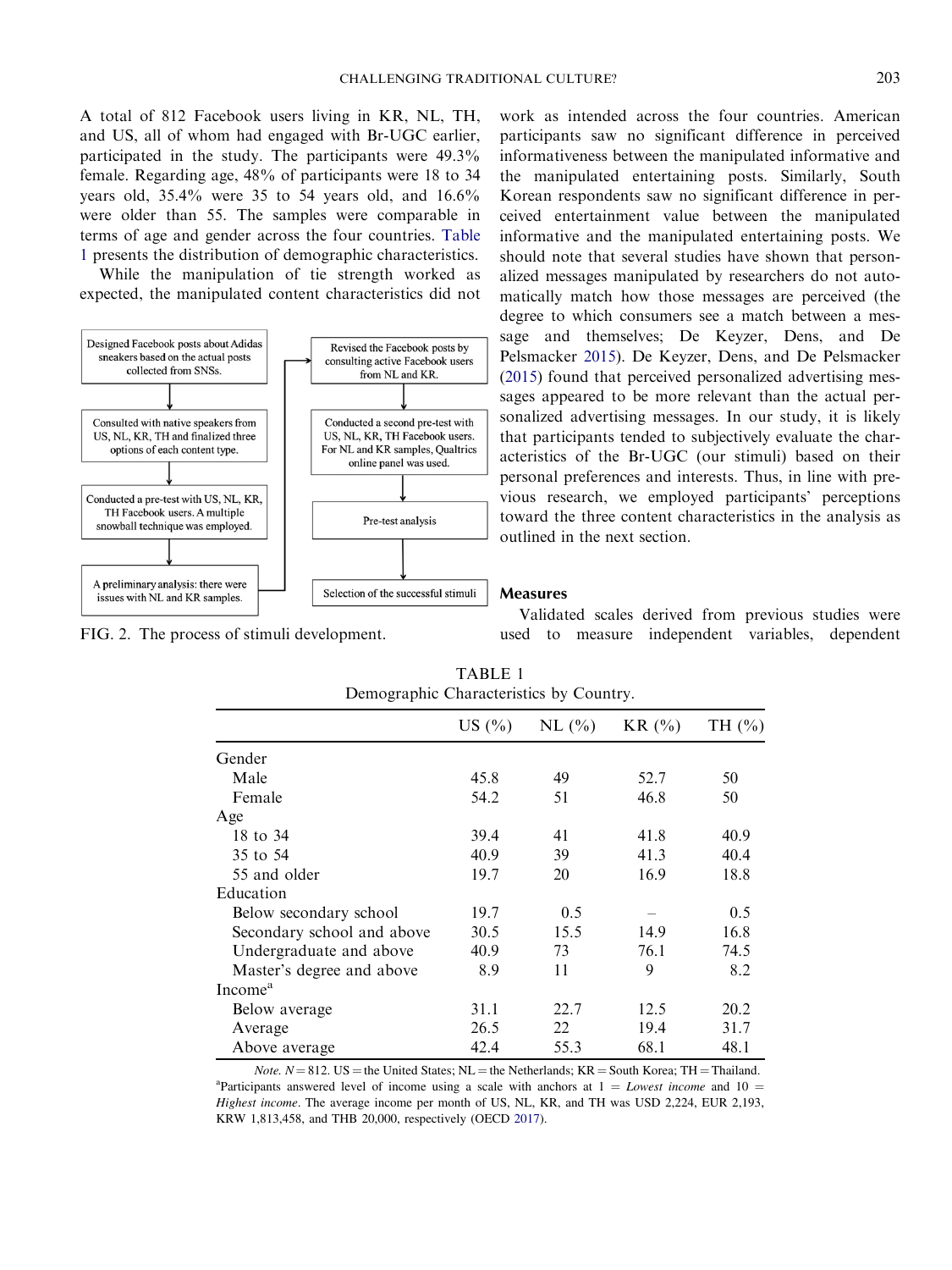<span id="page-8-0"></span>

|               | <b>COL</b><br>$(N = 409)$ |      | <b>IDV</b><br>$(N = 403)$ |      |          |          |          |          |         |         |          |          |   |
|---------------|---------------------------|------|---------------------------|------|----------|----------|----------|----------|---------|---------|----------|----------|---|
| Variables     | $\boldsymbol{M}$          | SЕ   | M                         | SE   |          | 2        | 3        | 4        | 5       | 6       |          | 8        | 9 |
| <b>INF</b>    | 4.52                      | 1.29 | 4.12                      | 1.70 |          |          |          |          |         |         |          |          |   |
| <b>ENT</b>    | 4.52                      | 1.25 | 4.47                      | 1.61 | $.74***$ |          |          |          |         |         |          |          |   |
| <b>SOC</b>    | 4.71                      | 1.14 | 4.73                      | 1.23 | $.57**$  | $.54**$  |          |          |         |         |          |          |   |
| TIE           | 5.02                      | 1.33 | 5.12                      | 1.60 | $.37**$  | $.37**$  | $.27**$  |          |         |         |          |          |   |
| <b>LIKE</b>   | 5.31                      | 1.50 | 4.93                      | 1.99 | $.58**$  | $.64**$  | $.38**$  | $.47**$  |         |         |          |          |   |
| <b>COM</b>    | 4.62                      | 1.75 | 4.25                      | 2.08 | $.55**$  | $.59**$  | $.42**$  | $.54***$ | $.68**$ |         |          |          |   |
| <b>SHARE</b>  | 3.76                      | 1.79 | 3.19                      | 2.18 | $.59**$  | $.51***$ | $.43**$  | $.33**$  | $.47**$ | $.60**$ |          |          |   |
| <b>PERSON</b> | .05                       | 1.82 | .76                       | 2.04 | .06      | $.13***$ | $.13***$ | $.19**$  | $.13**$ | $.10**$ | .03      |          |   |
| <b>NATION</b> |                           |      |                           |      | $.13***$ | .02      | $-.01$   | $-.03$   | $.11**$ | $.10**$ | $.14***$ | $-.18**$ |   |

TABLE 2 Descriptive Statistics of Key Variables by National Culture and Bivariate Correlations of Variables.

Note. National collectivism-individualism was included as a dichotomous variable in which  $0 =$  individualistic cultures (NL, US),  $1 =$  collectivistic cultures (KR, TH). COL = collectivistic cultures; IDV: individualistic cultures; INF = perceived informativeness; ENT = perceived entertainment value; SOC = perceived sociability; TIE = perceived tie strength; LIKE = likelihood of "liking"; COM = likelihood of commenting; SHARE = likelihood of sharing; PERSON = index of personal collectivism-individualism; NATION = national collectivism-individualism. \*\*  $p < .01$ .

variables, moderators, and control variables. Factor analyses and Cronbach's alphas were computed to assess the applicability and reliability of the measures among participants in each sample. All of the measures in our samples demonstrated good reliability, ranging from .77 to .93 (see Appendix). Table 2 presents the means and standard deviations of the key variables for the collectivistic cultures (KR, TH) and individualistic cultures (NL, US) samples, as well as bivariate correlation coefficients.

#### Independent Variables Characteristics of Br-UGC

Participants assessed the brand-related content on three constructs: informativeness, entertainment value (Edwards, Li, and Lee [2002](#page-15-0)), and sociability (Chow and Shi [2015](#page-14-0)) by completing 12 items on a 7-point Likert scale. Informativeness items included "The Facebook post I saw was helpful, important, informative, and useful." Entertainment value items included "The Facebook post I saw was attractive, enjoyable, entertaining, and fun." Finally, sociability items included statements related to social presence (e.g., "The author was counting on getting a lot of responses"), interactivity (e.g., "There was a sense of human contact in the post"), and collaboration (e.g., "The author was asking for help from other users").

#### Tie Strength

Participants evaluated tie strength with the Facebook poster by completing eight items on a 7-point Likert scale. Six items were taken from a social tie strength scale (Shan and King [2015\)](#page-15-0), for example, "I am committed to maintaining my relationship with this person" and "I feel very strongly linked to this person." We added two items: duration of being friends and social distance, as Gilbert and Karahalios ([2009\)](#page-15-0) have proposed that these factors strongly associate with tie strength.

# Dependent Variables Br-UGC Engagement

Participants were asked to indicate how likely they would be to respond to the brand-related post on a 7 point scale  $(1 = Very \text{ unlikely}, 7 = Very \text{likely}).$  The responses included I would "like" this post, I would comment on this post, and I would share this post with all of my Facebook friends.

#### **Moderators**

#### National Collectivism-Individualism

According to the collectivism-individualism dimension of Hofstede [\(2001](#page-15-0)), NL and US are individualistic countries with very high scores: 80 and 91, respectively. On the other hand, KR and TH are considered highly collectivistic societies, with low scores: 18 and 20, respectively. In the analysis, the country of the sample was coded as a dummy variable, where  $0 =$  individualistic culture (NL, US), and  $1 =$  collectivistic culture (KR, TH).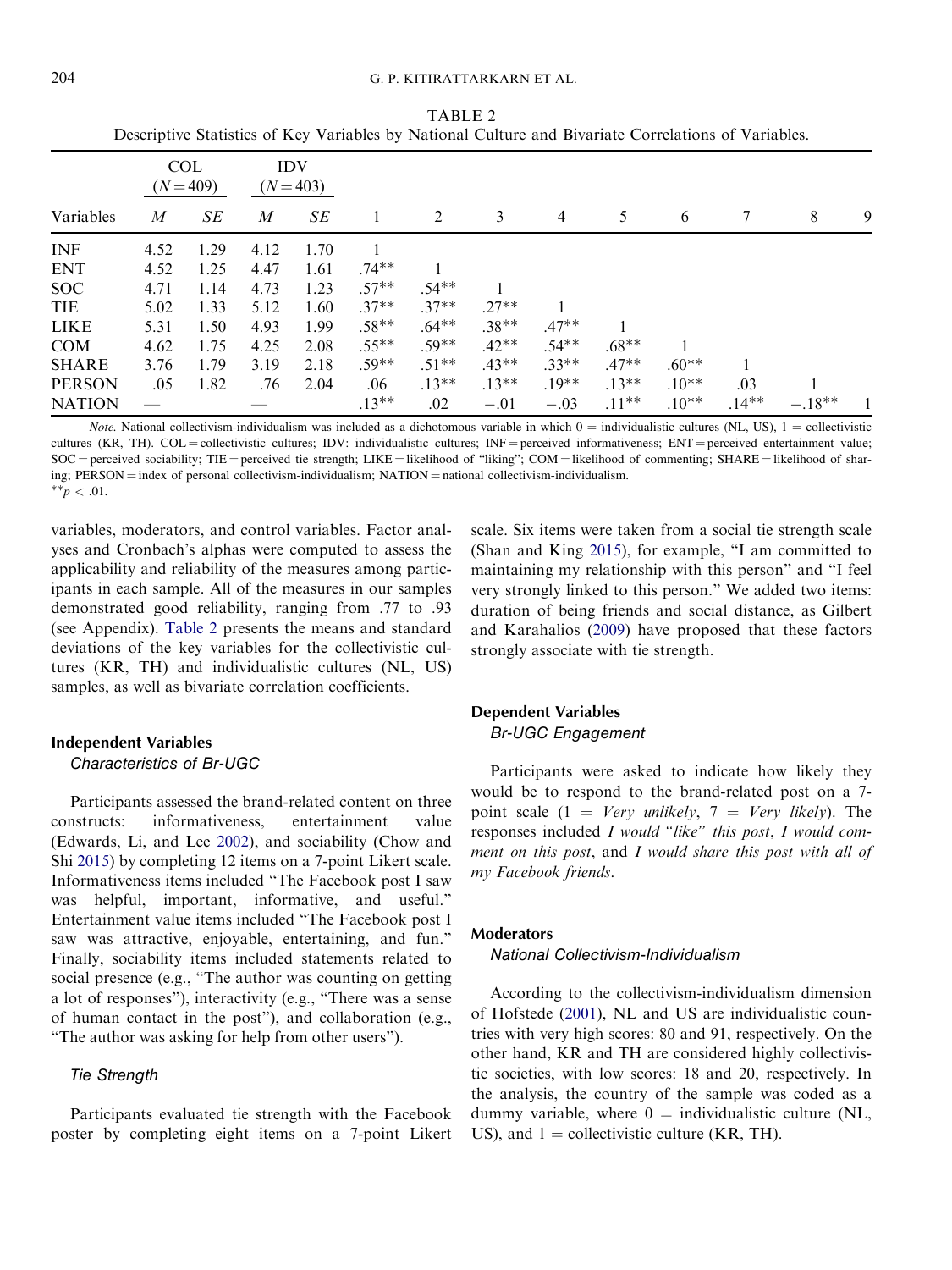<span id="page-9-0"></span>

|                 |          |          |          |          | $-1$     |          |          |         |          |         |     |              |
|-----------------|----------|----------|----------|----------|----------|----------|----------|---------|----------|---------|-----|--------------|
| Variables       |          | 2        | 3        | 4        | 5        | 6        | 7        | 8       | 9        | 10      | 11  | 12           |
| НI              |          |          |          |          |          |          |          |         |          |         |     |              |
| VI              | $.33**$  |          |          |          |          |          |          |         |          |         |     |              |
| HC              | $.37**$  | $.25**$  |          |          |          |          |          |         |          |         |     |              |
| <b>VC</b>       | $.35***$ | $.31**$  | $.58**$  |          |          |          |          |         |          |         |     |              |
| Informativeness | $.15***$ | $.34**$  | $.26***$ | $.35***$ |          |          |          |         |          |         |     |              |
| Entertainment   | $.17**$  | $.27**$  | $.32**$  | $.36**$  | $.74***$ |          |          |         |          |         |     |              |
| Social          | $.21**$  | $.30**$  | $.39**$  | $.36**$  | $.57**$  | $.54**$  |          |         |          |         |     |              |
| Tie             | $.20**$  | $.15***$ | $.32**$  | $.37**$  | $.37**$  | $.37**$  | $.27**$  |         |          |         |     |              |
| Like            | $.17***$ | $.22**$  | $.26***$ | $.36***$ | $.58**$  | $.64***$ | $.38**$  | $.47**$ |          |         |     |              |
| Comment         | $.17***$ | $.30**$  | $.28**$  | $.36**$  | $.55***$ | $.59**$  | $.42**$  | $.54**$ | $.68**$  |         |     |              |
| Share           | $.14**$  | $.30**$  | $.23**$  | $.28**$  | $.59**$  | $.51**$  | $.43**$  | $.33**$ | $.47**$  | $.60**$ |     |              |
| <b>INDEX</b>    | $-.28**$ | $-.46**$ | $.53**$  | $.54**$  | .06      | $.13***$ | $.13***$ | $.19**$ | $.13***$ | $.10**$ | .03 | $\mathbf{1}$ |

TABLE 3 Bivariate Correlations of HI, VI, HC, VC, Index, and Other Variables.

Note. HI = horizontal individualism; VI = vertical individualism; HC = horizontal collectivism; VC = vertical collectivism; INDEX = index of personal collectivism-individualism.

#### Personal Collectivism-Individualism

We employed the horizontal and vertical dimensions of the individualism-collectivism scale to measure each participant's collectivistic-individualistic values, as this scale has been validated and used to measure the extent of collectivism-individualism at the personal level (Singelis et al. [1995\)](#page-15-0). Participants assessed 16 items on a 7-point Likert scale: (1) four items of horizontal individualism (HI) measure the extent people strive to be unique and do their own thing (uniqueness); (2) four items of vertical individualism (VI) assess the extent people want to be the best (achievement oriented); (3) four items of horizontal collectivism (HC) evaluate the extent people merge themselves with their in-groups (cooperativeness); and finally (4) four items of vertical collectivism (VC) measure to what extent people submit to the authorities of the in-group and are willing to sacrifice themselves for their in-group (dutifulness). The scale indicates good reliability, ranging from .79 to .86. To examine the degree of collectivism-individualism of each individual, we need an index or a composite figure, which summarizes collectivistic-individualistic values at the personal level.

To create the index, we computed means of HI, VI, HC, and VC into an index of individuals' collectivisticindividualistic values:  $[(HC + VC) - (HI + VI)]$ . Negative values denote individualistic values, and positive values indicate that the respondent tends to be more collectivistic. Our index of personal collectivism-individualism showed notably strong correlations with the independent and dependent variables (see Table 3). Thus, the index appears to have a high degree of validity (Taras, Steel, and Kirkman [2012](#page-15-0)).

### Control Variables

Demographic information (gender, age, educational level, income), Facebook use intensity, brand attitude (Sengupta and Johar [2002\)](#page-15-0), brand familiarity (Zhou, Yang, and Hui [2010](#page-15-0)), and personality traits—extraversion, agreeableness, conscientiousness, neuroticism, and imagination (Donnellan et al. [2006](#page-15-0))—served as control variables in the study.

# Analysis

To test our hypotheses, we conducted 12 separate analyses for four independent variables (perceived informativeness, entertainment value, sociability of the content, and perceived tie strength with a source) and three dependent variables (the tendency to "like," comment on, and share Br-UGC). In these 12 models, personal and national collectivism-individualism served as moderators. A moderated moderation analysis using Hayes's approach (Hayes [2013,](#page-15-0) Model 3) was employed to analyze our data.

#### RESULTS

We examined whether different perceived content characteristics and perceived tie strength had a direct effect on consumers' engagement with Br-UGC and, in particular, how cultural collectivism-individualism at the personal and national levels influenced these associations.

# The Effect of Perceived Content Characteristics on Consumers' Engagement with Br-UGC Main Effect

The first three hypotheses stated that informative, entertainment, and social values of the content made Br-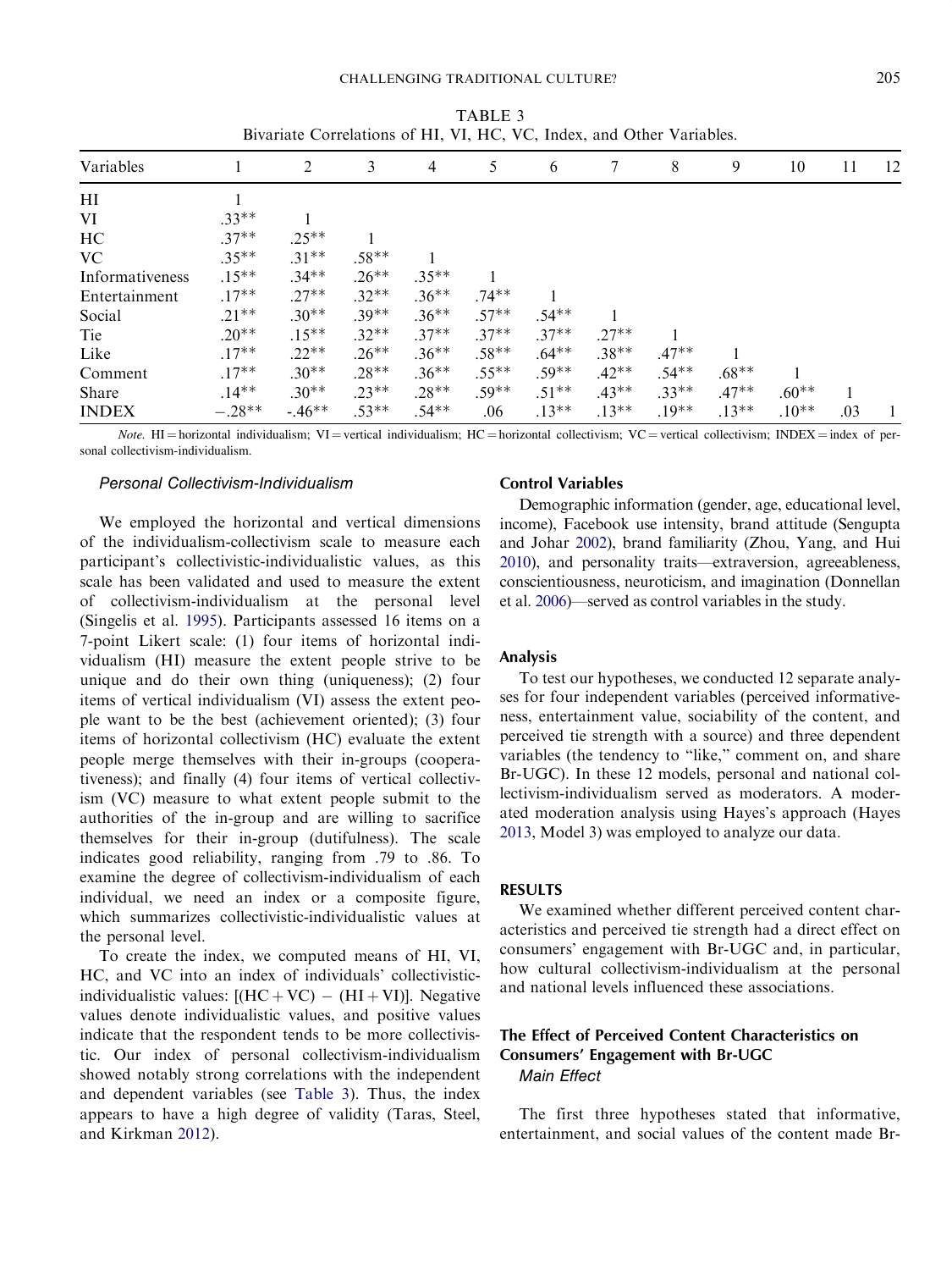<span id="page-10-0"></span>

|                                                                      |                  | "Liking" BR-UGC |                  |                     |                  |                |              |                 |  |  |  |  |  |
|----------------------------------------------------------------------|------------------|-----------------|------------------|---------------------|------------------|----------------|--------------|-----------------|--|--|--|--|--|
|                                                                      |                  | Informativeness |                  | Entertainment Value |                  | Sociability    | Tie Strength |                 |  |  |  |  |  |
| Variables                                                            | $\boldsymbol{B}$ | 95% CI          | $\boldsymbol{B}$ | 95% CI              | $\boldsymbol{B}$ | 95% CI         | B            | 95% CI          |  |  |  |  |  |
| Constant                                                             | $-.09$           | $[-1.28, 1.10]$ | $-.50$           | $[-1.65, .64]$      | $-1.50$          | $[-2.83, -18]$ | $-1.35$      | $[-2.70, .003]$ |  |  |  |  |  |
| <b>NATION</b> (COL)                                                  | .42              | $[-.22, 1.06]$  | $.76*$           | [.11, 1.42]         | $1.26**$         | [.38, 2.14]    | $.36*$       | $[-.41, 1.12]$  |  |  |  |  |  |
| Independent<br>variable                                              | $.55***$         | [.45, .64]      | $.67***$         | [.58, .77]          | $.44***$         | [.31, .57]     | $.55***$     | [.36, .56]      |  |  |  |  |  |
| Independent<br>variable $\times$<br><b>NATION</b>                    | $-.07$           | $[-.21, .64]$   | $-.11$           | $[-.24, .03]$       | $-.22*$          | $[-.40, -.04]$ | $-.02$       | $[-.16, .13]$   |  |  |  |  |  |
| PERSON (COL)                                                         | $.21*$           | [.04, .38]      | .12              | $[-.06, .30]$       | $.44**$          | [.19, .69]     | $.08\,$      | $[-.13, .28]$   |  |  |  |  |  |
| Independent<br>variable $\times$<br><b>PERSON</b>                    | $-.03$           | $[-.07, .007]$  | $-.02$           | $[-.05, .02]$       | $-.08*$          | $[-.13, -.03]$ | $-.001$      | $[-.04, .04]$   |  |  |  |  |  |
| Independent<br>variable $\times$<br>NATION $\times$<br><b>PERSON</b> | .01              | $[-.05, .07]$   | .004             | $[-.05, .06]$       | .06              | $[-.02, .15]$  | $-.02$       | $[-.08, .05]$   |  |  |  |  |  |
| $R^2$                                                                | .43              |                 | .47              |                     | .36              |                | .37          |                 |  |  |  |  |  |
| $\overline{F}$                                                       | $28.11***$       |                 | $34.01***$       |                     | $21.05***$       |                | $20.72***$   |                 |  |  |  |  |  |

TABLE 4 Predictors of "Liking" BR-UGC.

Note. Given the length of this article, we report the effects of control variables in the Online Appendix. We also conducted additional analyses to examine the effects of each dimension of horizontal and vertical collectivism and individualism. We created new models using each mean of these dimensions (instead of the index). In general, the explained variances of these new models (measured as adjusted  $R^2$ ) were almost the same or even lower than<br>those of the current models. Considering the predictive validity o those of the current models. Considering the predictive validity of our index, we believe that the current analytical approach works best to address the main aims of our study.  $N = 812$ . CI = confidence interval; NATION = national collectivism-individualism; PERSON = index of personal collectivismindividualism.

UGC engagement more likely. As expected, people were more likely to engage with the Br-UGC the more that they perceived that the content was informative  $(b_{like} =$ .55,  $p$  < .001;  $b_{comment}$  = .53,  $p$  < .001;  $b_{share}$  = .68,  $p$  < .001), entertaining ( $b_{like} = .67, p < .001; b_{comment} = .59,$  $p < .001$ ;  $b_{share} = .64$ ,  $p < .001$ ), and social ( $b_{like} = .44$ ,  $p < .001; b_{comment} = .55, p < .001; b_{share} = .69, p < .001$ . Thus, the results supported hypotheses 1, 2, and 3.

# Moderating Effect of National Collectivism-Individualism

With respect to "liking," we did not find any difference between cultures (see Table 4). When it comes to commenting and sharing, several differences were found. Contrary to our hypotheses, however, when Br-UGC was perceived to be more entertaining, consumers living in individualistic cultures were more likely to share the content than those living in collectivistic cultures  $(b_{share}$  $-.19$ , effect<sub>IDV</sub> = .60, SE = .07, 95% confidence interval (CI) [.46, .74],  $p < .001$ ; effect<sub>COL</sub> = .50, SE = .11, 95% CI [.29, .71],  $p < .001$ ). Moreover, when the Br-UGC was perceived to have elements of social interactivity, consumers living in individualistic cultures were more likely to engage in both commenting ( $b_{comment} = -.25$ , effect<sub>IDV</sub> = .45, SE = .08, 95% CI [.29, .60],  $p < .001$ ; effect<sub>COL</sub> = .30, SE = .11, 95% CI [.09, .52],  $p = .006$  and sharing  $(b_{share} = -.33,$  effect<sub>IDV</sub> = .64, SE = .09, 95% CI [.47, .81],  $p < .001$ ; effect<sub>COL</sub> = .52, SE = .12, 95% CI [.27, .76],  $p < .001$ ) than consumers from collectivistic cultures (see [Tables 5](#page-11-0) and [6](#page-12-0)). Thus, our hypotheses (hypotheses 5, 6, and 7) were not supported.

# The Effect of Tie Strength on Br-UGC Engagement Main Effect

Hypothesis 4 stated that tie strength with a source would positively influence consumers' engagement with Br-UGC. The results supported hypothesis 4 by

 $*_{p} < .05$ ;<br> $*_{p} < .01$ ;<br> $*_{p} < .001$ .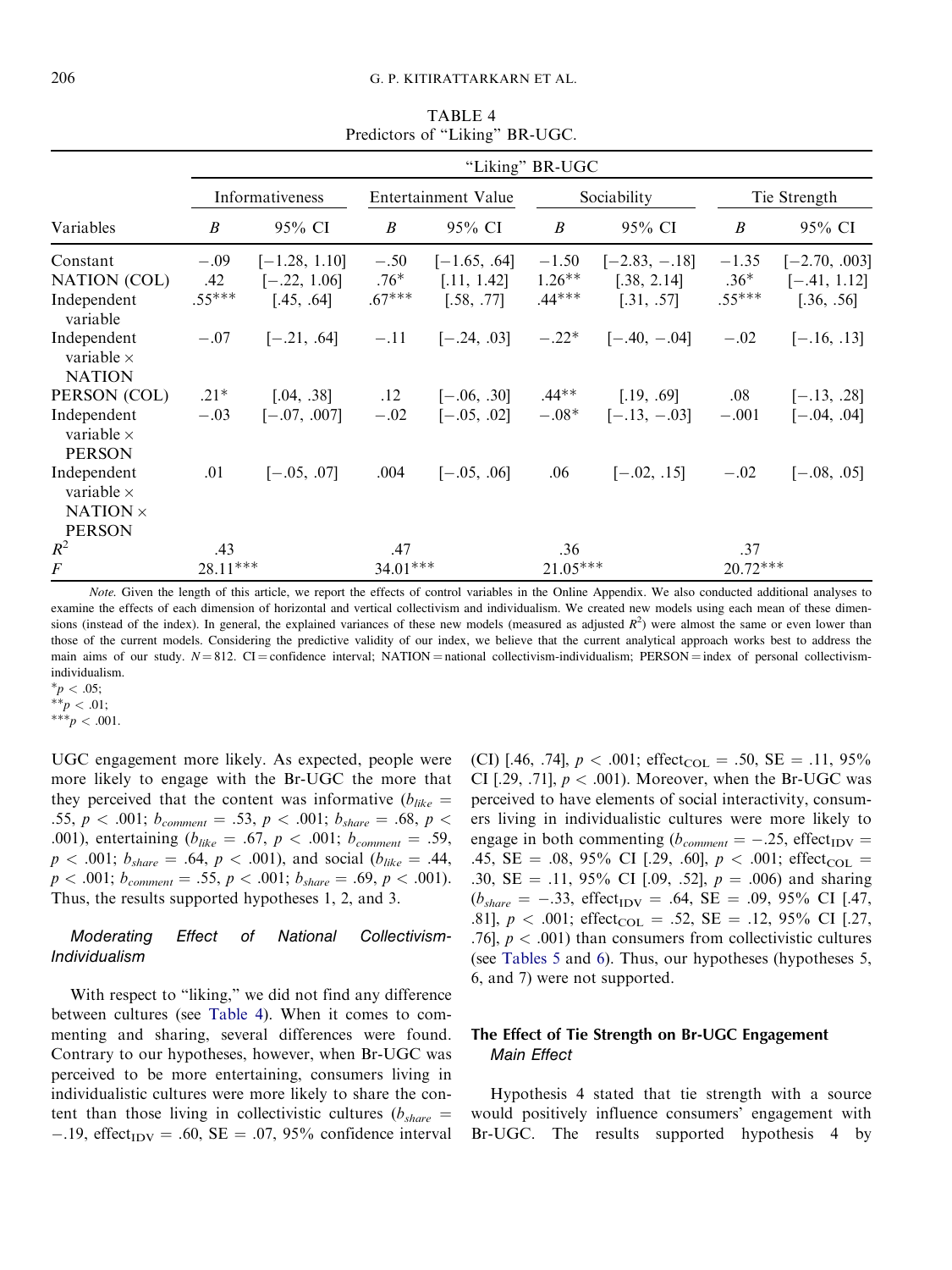<span id="page-11-0"></span>

|                                                                      | Commenting on BR-UGC |                  |                  |                     |                  |                 |                  |                |  |  |  |
|----------------------------------------------------------------------|----------------------|------------------|------------------|---------------------|------------------|-----------------|------------------|----------------|--|--|--|
|                                                                      |                      | Informativeness  |                  | Entertainment Value |                  | Sociability     | Tie Strength     |                |  |  |  |
| Variables                                                            | $\boldsymbol{B}$     | 95% CI           | $\boldsymbol{B}$ | 95% CI              | $\boldsymbol{B}$ | 95% CI          | $\boldsymbol{B}$ | 95% CI         |  |  |  |
| Constant                                                             | $-1.54$              | $[-2.82, -0.27]$ | $-1.42$          | $[-2.69, -0.16]$    | $-2.30$          | $[-3.69, -.91]$ | $-1.58$          | $[-2.99, -16]$ |  |  |  |
| <b>NATION</b> (COL)                                                  | .39                  | $[-.30, 1.07]$   | .65              | $[-.06, 1.37]$      | $1.56***$        | [.63, 2.49]     | $-.36$           | $[-1.17, .44]$ |  |  |  |
| Independent<br>variable                                              | $.53***$             | [.43, .63]       | $.59***$         | [.49, .70]          | $.55***$         | [.41, .69]      | $.49***$         | [.39, .59]     |  |  |  |
| Independent<br>variable $\times$<br><b>NATION</b>                    | $-.04$               | $[-.19, .10]$    | $-.06$           | $[-.21, .09]$       | $-.25**$         | $[-.44, -.06]$  | $.15*$           | [.001, .31]    |  |  |  |
| PERSON (COL)                                                         | .10                  | $[-.08, .28]$    | .10              | $[-.09, .30]$       | .25              | $[-.02, .51]$   | $-.07$           | $[-.28, .15]$  |  |  |  |
| Independent<br>variable $\times$<br><b>PERSON</b>                    | $-.01$               | $[-.05, .03]$    | $-.02$           | $[-.06, .02]$       | $-.05$           | $[-.10, .009]$  | .02              | $[-.02, .06]$  |  |  |  |
| Independent<br>variable $\times$<br>NATION $\times$<br><b>PERSON</b> | .02                  | $[-.05, .03]$    | .02              | $[-.04, .09]$       | .05              | $[-.04, .14]$   | $-.03$           | $[-.10, .04]$  |  |  |  |
| $R^2$                                                                | .44                  |                  | .45              |                     | .39              |                 | .40              |                |  |  |  |
| F                                                                    | $29.57***$           |                  | $30.84***$       |                     | $23.69***$       |                 | $23.52***$       |                |  |  |  |

TABLE 5 Predictors of Commenting on BR-UGC.

Note. See note for [Table 4](#page-10-0).  $N=812$ . CI = confidence interval; NATION = national collectivism-individualism; PERSON = index of personal collectivism-individualism.

 $*_{p} < .05$ ;<br> $*_{p} < .01$ ;<br> $*_{p} < .001$ .

demonstrating that when people were exposed to Br-UGC created by a strong-tie source, they were more likely to engage with such Br-UGC ( $b_{like} = .55$ ,  $p < .001$ ;  $b_{comment} = .49, p < .001; b_{share} = .68, p < .001$ .

# Moderating Effect of National Collectivism-Individualism

The results also supported our hypothesis (hypothesis 8) that people in collectivistic cultures were more likely to comment on Br-UGC created by strong-tie friends compared to those in individualistic cultures ( $b_{comment} = .15$ , indirect effect<sub>COL</sub> = .61, SE = .09, 95% CI [.43, .80],  $p <$ .001; indirect effect<sub>IDV</sub> = .54, SE = .06, 95% CI [.42, .66],  $p < .001$ ).

# The Effect of Personal Collectivism-Individualism on Br-UGC Engagement

Regarding research question 1, we investigated whether personal collectivism-individualism influenced the likelihood of "liking," commenting, and sharing Br-UGC. The results showed that personal collectivism-individualism

directly affected consumers' engagement with Br-UGC. Specifically, personal collectivism-individualism positively affected the likelihood of "liking" informative ( $b_{like} = .21$ ,  $p < .05$ ) and social ( $b_{like} = .44$ ,  $p < .05$ ) Br-UGC. We did not find a direct effect of personal collectivism-individualism on commenting and sharing Br-UGC.

Regarding a moderating effect, we found that consumers holding individualistic values were more likely to "like" social Br-UGC content than those holding collectivistic values ( $b_{like} = -.08$ , effect<sub>IDV</sub> = .24, SE = .09, 95% CI [.07, .42],  $p = .007$ ; effect<sub>COL</sub> = .21, SE = .07, 95% CI [.07, .35],  $p = .003$ ). However, there was no moderating effect of personal collectivism-individualism on the impact of the type of content on commenting, nor on sharing Br-UGC, meaning that collectivistic and individualistic participants were as likely to comment on and share the Br-UGC. We also did not find a moderating effect of personal collectivism-individualism on tie strength and engagement with Br-UGC.

Moreover, the results of the PROCESS macroanalysis showed a three-way interaction effect between informative content, national culture, and personal values on sharing Br-UGC ( $b = .07$ ,  $p = .03$ ). Notably, a simple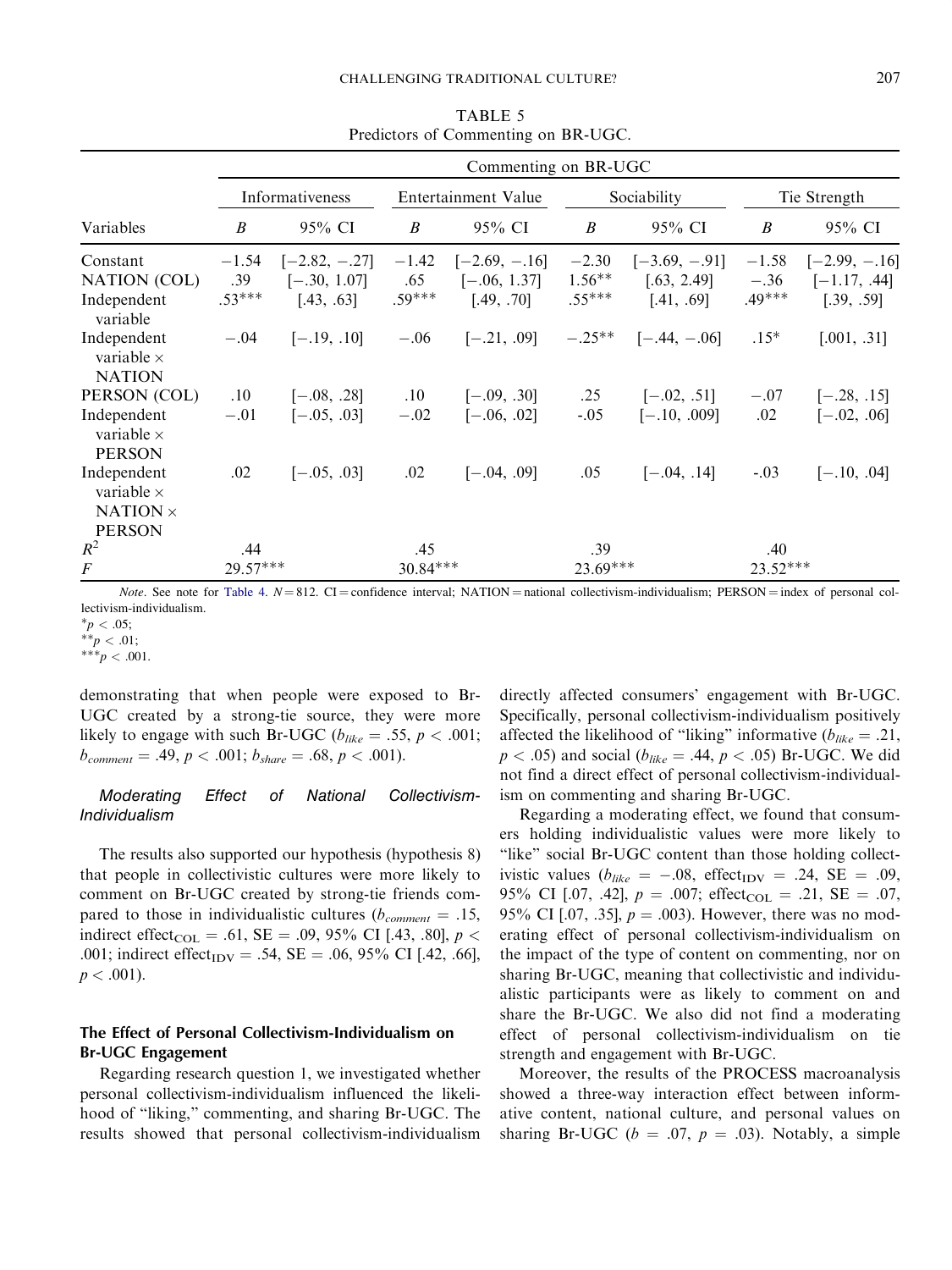<span id="page-12-0"></span>

|                                                              | Sharing BR-UGC   |                 |                  |                         |                  |                 |                  |                |  |  |  |  |
|--------------------------------------------------------------|------------------|-----------------|------------------|-------------------------|------------------|-----------------|------------------|----------------|--|--|--|--|
|                                                              |                  | Informativeness |                  | Entertainment Value     |                  | Sociability     | Tie Strength     |                |  |  |  |  |
| Variables                                                    | $\boldsymbol{B}$ | 95% CI          | $\boldsymbol{B}$ | 95% CI                  | $\boldsymbol{B}$ | 95% CI          | $\boldsymbol{B}$ | 95% CI         |  |  |  |  |
| Constant                                                     | .39              | $[-1.01, 1.78]$ | $-.07$           | $[-1.53, 1.39]$         | $-.23$           | $[-1.79, 1.32]$ | 1.57             | $[-.06, 3.20]$ |  |  |  |  |
| <b>NATION</b> (COL)                                          | .53              | $[-.23, 1.28]$  | $1.34**$         | [.51, 2.17]             | $1.98**$         | [.95, 3.02]     | $-.24$           | $[-1.18, .70]$ |  |  |  |  |
| Independent<br>variable                                      | $.68***$         | [.57, .79]      | $.64***$         | [.52, .76]              | $.69***$         | [.53, .85]      | $.68***$         | [.11, .36]     |  |  |  |  |
| Independent<br>variable $\times$<br><b>NATION</b>            | $-.07$           | $[-.23, .09]$   | $-.19*$          | $[-.37, -.02]$ $-.33**$ |                  | $[-.54, -.11]$  | .12              | $[-.04, .32]$  |  |  |  |  |
| PERSON (COL)                                                 | .04              | $[-.16, .24]$   | .05              | $[-.18, .28]$           | .07              | $[-.22, .37]$   | $-.21$           | $[-.46, .04]$  |  |  |  |  |
| Independent<br>variable $\times$<br><b>PERSON</b>            | $-.009$          | $[-.05, .03]$   | $-.02$           | $[-.06, .03]$           | $-.02$           | $[-.08, .04]$   | $.04\,$          | $[-.006, .09]$ |  |  |  |  |
| Independent<br>variable $\times$<br>NATION*<br><b>PERSON</b> | $.07*$           | [.0004, .14]    | .04              | $[-.04, .12]$           | $.08\,$          | $[-.01, .18]$   | $-.02$           | $[-.10, .07]$  |  |  |  |  |
| $R^2$                                                        | .40              |                 | .35              |                         | .33              |                 | .27              |                |  |  |  |  |
| F                                                            | $25.13***$       |                 | $20.14***$       |                         | $18.28***$       |                 | $13.64***$       |                |  |  |  |  |

TABLE 6 Predictors of Sharing BR-UGC.

Note. See notes for [Tables 4](#page-10-0) and [5](#page-11-0).  $N = 812$ . CI = confidence interval; NATION = national collectivism-individualism; PERSON = index of personal collectivism-individualism.

 $*_{p} < .05$ ;<br>\*\* $_{p} < .01$ ;<br>\*\*\* $_{p} < .001$ .

slope analysis showed that the people who held collectivistic values and lived in collectivistic cultures were more likely to share informative Br-UGC than the people who held individualistic values and lived in collectivistic culture.

#### **DISCUSSION**

The purpose of this research was to investigate how personal and national collectivism-individualism influences the impact of content characteristics and social relationships on consumers' engagement with Br-UGC. Based on responses of more than 800 active Facebook users living in South Korea, Thailand, the Netherlands, and the United States, our results provide several insights that align with earlier research, as well as extend it.

The results contribute to the advertising and marketing literature by demonstrating that the perceived informativeness, entertainment value, and sociability of Br-UGC increase how likely consumers across cultures are to not only share the content (Chow and Shi [2015;](#page-14-0) Lovett, Peres, and Shachar [2013](#page-15-0)) but also "like" and comment on it. While previous studies that employed CVT focused on

content created by brands (not by consumers), our results extend the use of CVT to investigate consumers' engagement with brand-related content generated by another consumer (consumer–consumer relationships). In addition to showing the importance of content characteristics, the results indicate that the role of social relationships with the source is also crucial in how consumers engage with Br-UGC. Specifically, consumers from both collectivistic and individualistic cultures are more likely to respond to Br-UGC created by a person they know very well rather than an acquaintance. Our finding validates the positive effects of tie strength on how eWOM is evaluated across cultures (Shan and King [2015\)](#page-15-0), as well as the intention to share product reviews (Kim, Cheong, and Kim [2015\)](#page-15-0).

While the results confirm that informative, entertaining, and social Br-UGC created by strong-tie source increases the likelihood of Br-UGC engagement across cultures, we found interesting results regarding the different levels of Br-UGC engagement. For instance, at the lowest level of engagement—in this study, "liking" Br-UGC—no differences were found among consumers from different cultures. This can be explained by the fact that the "like" function on Facebook is less public and less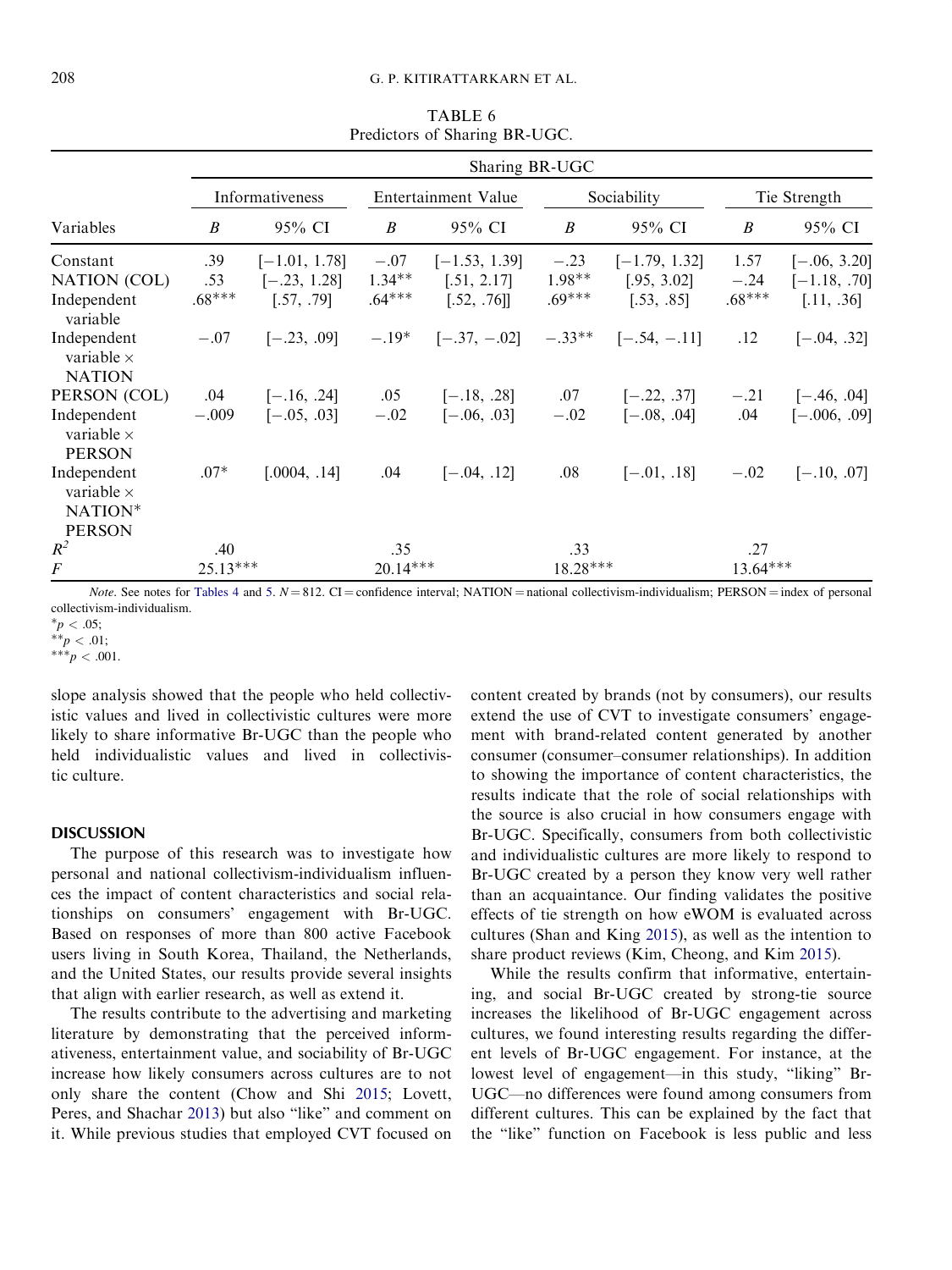<span id="page-13-0"></span>intrusive than is commenting or sharing. "Liking" might be the most comfortable way for consumers across cultures to safely express their personal preferences and interests. This finding adds to our understanding of how different online brand-related activities require different levels of consumer engagement.

Nonetheless, when it comes to higher levels of engagement—namely, commenting and sharing—differences were found. Our results reveal that, contrary to our expectations, consumers from individualistic cultures indicated a higher likelihood of making a comment and sharing social Br-UGC than consumers from collectivistic cultures, regardless of who created the content. However, the effect of having a strong tie with the creator on commenting was greater for consumers from collectivistic cultures than for those from individualistic cultures. Given that replying or commenting are among the strongest predictors of peer bonding (Liu, Ainsworth, and Baumeister [2016](#page-15-0)), and because people engage in conversation with others in this way, this may imply that consumers from collectivistic cultures tend to prefer building and strengthening lifetime relationships, which reinforces the concept of peer bonding that is emphasized in collectivistic societies. These outcomes would suggest that engaging with social Br-UGC serves as a means for consumers in individualistic cultures to extend their networks, while engaging with Br-UGC created by strong-tie friends is a way for consumers in collectivistic cultures to strengthen social relationships with existing friends. Thus, reinforcing social relationships with existing friends (bonding social capital) tends to be more relevant to group-oriented collectivistic cultures (Korean and Thai cultures in our study).

Moreover, in line with earlier cross-cultural consumer research, our results go one step further by investigating the extent to which individual characteristics—namely, personal collectivism-individualism—have a moderating influence in the effect of content characteristics and tie strength on Br-UGC engagement. We did not find a significant difference between how collectivistic and individualistic participants comment on and share Br-UGC. However, the effect of both personal and national collectivism-individualism on Br-UGC engagement presents an interesting finding. Specifically, when Br-UGC is perceived as useful and helpful, collectivistic South Korean and Thai participants appear to share more Br-UGC than those who are more individualistic when the content is perceived as informative.

This three-way interaction effect could be explained in this way: When Br-UGC is perceived as highly informative, collectivistic individuals will decide whether to share this depending on the audience who will receive the content. As noted by self-disclosure studies (Leary and Kowalski [1990\)](#page-15-0), individuals who hold the same values as others in their networks tend to feel more connected and more comfortable expressing their opinions. In addition, our findings emphasize the important role of national collectivism-individualism in how consumers engage with Br-UGC. Although people from the same culture hold different degrees of personal collectivism-individualism, when they engage with Br-UGC they tend to comply closely with their national culture or the sociocultural system to which they belong. Even though our South Korean and Thai participants are Facebook users who have probably been exposed to global media and individualistic Western ways of thinking, their behavior still seems to essentially conform to the hierarchical order and highly contextualized context emphasized in South Korean and Thai societies (Lewis [2010\)](#page-15-0).

#### PRACTICAL IMPLICATIONS

From a practical perspective, this study illustrates how the elements of informativeness, entertainment value, and sociability appear to prompt consumers across cultures to engage with Br-UGC. Particularly, Br-UGC published by close friends or family on SNSs could serve as a credible consumer review, possibly generating a positive attitude about the brand, as well as encouraging the consumer to share the information (Cho, Huh, and Faber [2014](#page-14-0)). Thus, encouraging consumers to discuss brands on SNSs can contribute to brand awareness and positive attitudes toward the brand.

The study also suggests that social relationships within networks are more influential for consumers from collectivistic cultures than for consumers from individualistic cultures. This implies that marketers should recognize that individuals from collectivistic cultures are more likely to agree with the opinions of their friends and how they perceive a brand will tend to be significantly influenced by their friends. Thus, brands might want to consider emphasizing the benefits of social relations when marketing in collectivistic countries (e.g., values of friendship, social support). We further found that Br-UGC containing an element of sociability increases engagement among consumers from individualistic cultures more than it does among consumers from collectivistic cultures. This suggests that consumers from individualistic societies like to interact with their peers to express their opinions or help others. Hence, if a company can provide a channel or a social-related function for consumers, especially those from individualistic societies, where they can freely express ideas about a product or a brand and get their friends on SNSs involved, this would help the company generate content and spread the word about the brand.

Given that different online brand-related activities require different levels of consumer engagement with Br-UGC, we recommend that brand managers view consumers' commenting and sharing Br-UGC as powerful strategies to engage the consumers. In this way, Br-UGC that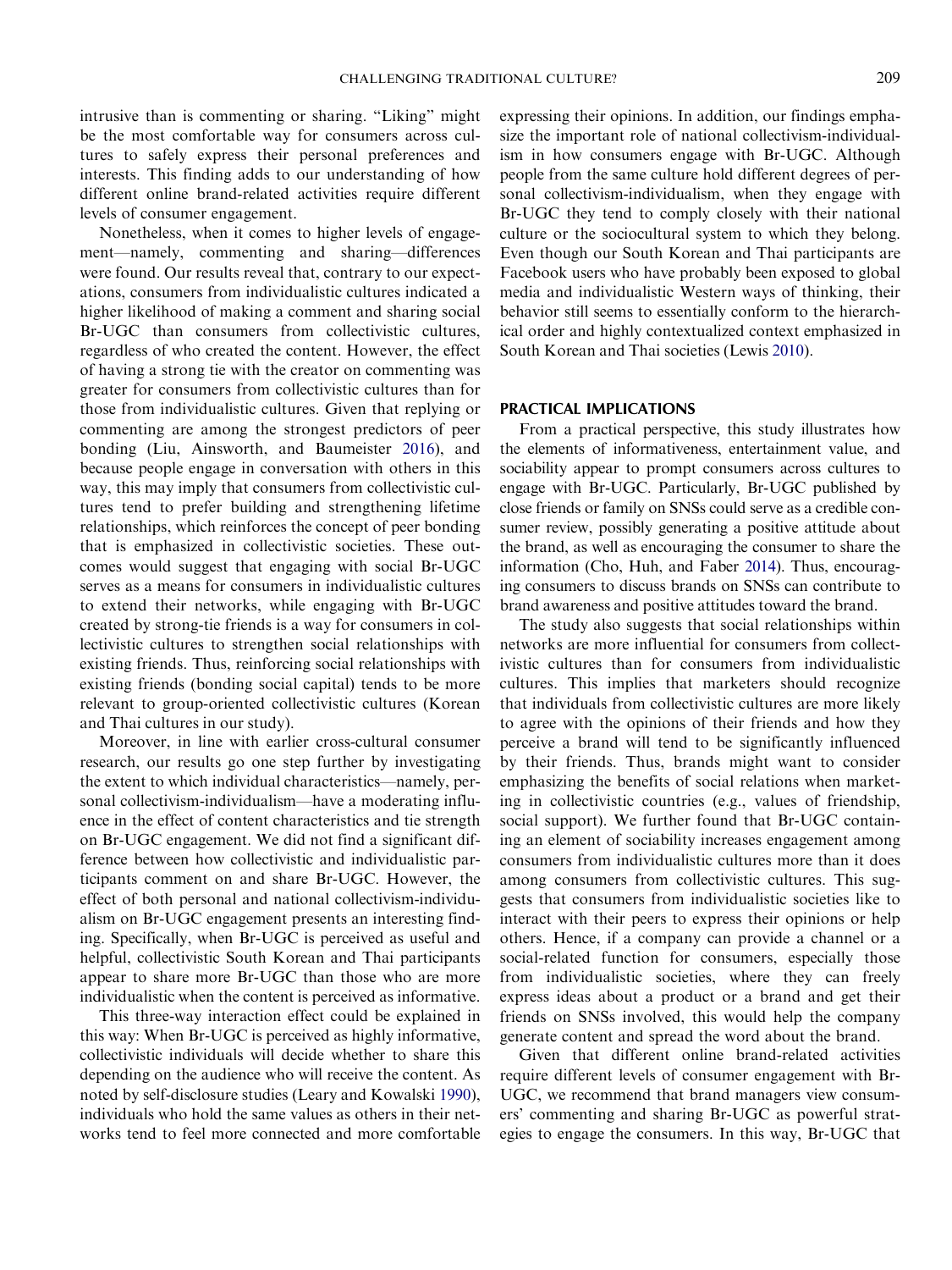<span id="page-14-0"></span>is shared and responded to by one consumer can reach a wide range of other consumers. More important, consumers appear to be expressing a desire for social interaction and integration when they comment on Br-UGC and share it (Kitirattarkarn, Araujo, and Neijens [2018](#page-15-0)). Thus, promoting social Br-UGC would encourage even more participation among users.

Moreover, when considering personal collectivism-individualism, marketers need to be aware that consumers are embedded in their national culture. This cultural embedding might overrule personal considerations and, as we have seen, affect how and when they express their preferences and interests on Facebook.

#### LIMITATIONS AND FURTHER RESEARCH

While our findings offer significant insights into crosscultural advertising research, this study has a number of limitations that should be recognized and addressed. First, even though our study extends traditional cross-cultural research designs by comparing differences both between collectivistic-individualistic national cultures and the degree of personal collectivism-individualism in the same research design, it must be noted that there are different ways of investigating differences at the personal level, such as personality traits (Triandis [2001\)](#page-15-0) or the degree of autonomy, hierarchy, and mastery (Schwartz [2006\)](#page-15-0). Moreover, we did not consider participants' ethnic backgrounds; thus, it is possible that people from individualistic countries who were raised in a collectivistic family (for example, Asian Americans or Mexican Americans) may hold more collectivistic values than the Americans on whom Hofstede based his classifications. Second, it is worth noting that our results represent Facebook users only and cannot be generalized to the general populations of these countries. In particular, our participants are well educated, especially in the case of the South Korean and Thai participants; thus, this group might be more cosmopolitan and less dependent on traditional values due to higher exposure to global media and communication. Third, although we consulted extensively with Facebook users from the four countries before developing the stimulus materials, the manipulation of informative and entertaining content did not work as we had intended. As individual and subjective interpretations of content appear to be inevitable, more effective methods need to be developed to evaluate this. Finally, because our results are based on an online experiment and not on people's everyday lives, the issue of ecological validity needs to be mentioned. In addition, the stimuli used in the present study focused on a single product category and contained only positive Br-UGC. It remains to be seen whether the results would be the same for negative

Br-UGC, as negative comments might also affect consumers' decision making across cultures.

In the future, researchers can validate and extend our work in at least three ways. First, as studies using Hofstede's dimensions have found cultural changes in national collectivism-individualism (Taras, Steel, and Kirkman [2012](#page-15-0)), societies identified in the past as the most individualistic might not necessarily be the most individualistic. To validate our study's results, future cross-cultural research could consider replicating this study by looking more closely at the role of personal values related to individuals' personality traits or ethnic backgrounds and investigate how these personal values affect engagement with Br-UGC. Second, future research may need to investigate other product categories, as consumers' motivations for engaging with brands can differ as a result of different product categories. Finally, our findings could be further substantiated by using actual behavioral data on social networking sites (e.g., by tracking consumers' responses to brand-related content).

#### SUPPLEMENTAL MATERIAL

An Online Appendix (Tables 8–17; Figures 3 and 4) can be accessed on the publisher's website at [https://doi.](https://doi.org/10.1080/00913367.2019.1590884) [org/10.1080/00913367.2019.1590884](https://doi.org/10.1080/00913367.2019.1590884).

#### REFERENCES

- Araujo, Theo, Peter Neijens, and Rens Vliegenthart [\(2015](#page-1-0)), "What Motivates Consumers to Re-Tweet Brand Content? The Impact of Information, Emotion, and Traceability on Pass-Along Behavior," Journal of Advertising Research, 55 (3), 284–95.
- Berry, John W. [\(2008](#page-5-0)), "Globalisation and Acculturation," International Journal of Intercultural Relations, 32 (4), 328–36.
- Boachie, Pius ([2018\)](#page-1-0), "User-Generated Content Brings Authenticity to Brands," Adweek, April 13, [https://www.adweek.com/digital/user](https://www.adweek.com/digital/user-generated-content-brings-authenticity-to-brands/)[generated-content-brings-authenticity-to-brands/](https://www.adweek.com/digital/user-generated-content-brings-authenticity-to-brands/).
- Cho, Soyoen, Jisu Huh, and Ronald J. Faber ([2014\)](#page-1-0), "The Influence of Sender Trust and Advertiser Trust on Multistage Effects of Viral Advertising," Journal of Advertising, 43 (1), 100-14.
- Chow, Wing S., and Si Shi ([2015](#page-1-0)), "Investigating Customers' Satisfaction with Brand Pages in Social Networking Sites," Journal of Computer Information Systems, 55 (2), 48–58.
- Chu, Shu-Chuan, and Sejung M. Choi [\(2011](#page-3-0)), "Electronic Word-of-Mouth in Social Networking Sites: A Cross-Cultural Study of the United States and China," Journal of Global Marketing, 24 (3), 263–81.
- ———, and Yoojung Kim ([2011\)](#page-3-0), "Determinants of Consumer Engagement in Electronic Word-of-Mouth (eWOM) in Social Networking Sites," International Journal of Advertising, 30 (1), 47–75.
- ———, Kasey Windels, and Sara Kamal ([2016\)](#page-4-0), "The Influence of Self-Construal and Materialism on Social Media Intensity: A Study of China and the United States," International Journal of Advertising, 35 (3), 569–88.
- De Keyzer, Freya, Nathalie Dens, and Patrick De Pelsmacker [\(2015](#page-7-0)), "Is This for Me? How Consumers Respond to Personalized Advertising on Social Network Sites," Journal of Interactive Advertising, 15 (2), 124–34.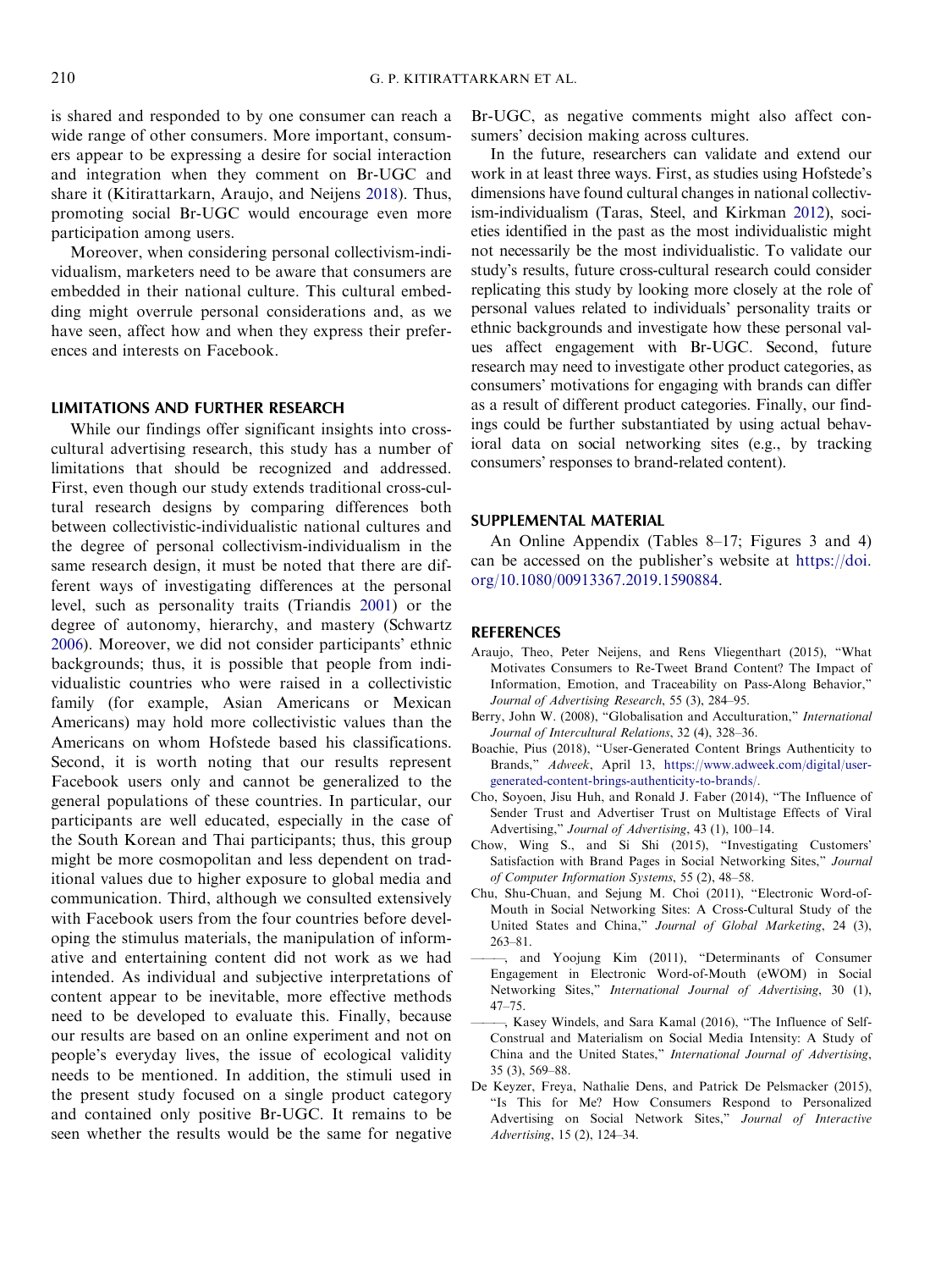- <span id="page-15-0"></span>Donnellan, Brent M., Frederick L. Oswald, Brendan M. Baird, and Richard E. Lucas ([2006\)](#page-9-0), "The Mini-IPIP Scales: Tiny-Yet-Effective Measures of the Big Five Factors of Personality," Psychological Assessment, 18 (2), 192.
- Edwards, Steven M., Hairong Li, and Joo-Hyun Lee [\(2002](#page-8-0)), "Forced Exposure and Psychological Reactance: Antecedents and Consequences of the Perceived Intrusiveness of Pop-Up Ads," Journal of Advertising, 31 (3), 83–95.
- Gilbert, Eric, and Karrie Karahalios [\(2009](#page-8-0)), "Predicting Tie Strength with Social Media," in Proceedings of the SIGCHI Conference on Human Factors in Computing Systems, New York: ACM, 211–20.
- Goodrich, Kendall, and Marieke de Mooij ([2014](#page-2-0)), "How 'Social' Are Social Media? A Cross-Cultural Comparison of Online and Offline Purchase Decision Influences," Journal of Marketing Communications, 20 (1–2), 103–16.
- Granovetter, Mark [\(1973](#page-3-0)), "The Strength of Weak Ties," American Journal of Sociology, 78 (6), 1360–80.
- Hall, Edward T. [\(1977](#page-3-0)), Beyond Culture, Garden City, NY: Anchor Press.
- Hayes, Andrew F. [\(2013](#page-9-0)), Introduction to Mediation, Moderation, and Conditional Process Analysis: A Regression-Based Approach, New York: Guilford.
- Hofstede, Geert ([2001\)](#page-2-0), Culture's Consequences: Comparing Values, Behaviors, Institutions, and Organizations across Nations, Thousand Oaks, CA: Sage.
- Jung, Jaemin, Sung Wook Shim, Hyun Seung Jin, and Hyoungkoo Khang [\(2016](#page-2-0)), "Factors Affecting Attitudes and Behavioural Intention towards Social Networking Advertising: A Case of Facebook Users in South Korea," International Journal of Advertising, 35 (2), 248–65.
- Kim, Angella J., and Kim K.P. Johnson ([2016\)](#page-1-0), "Power of Consumers Using Social Media: Examining the Influences of Brand-Related User-Generated Content on Facebook," Computers in Human Behavior, 58, 98–108.
- Kim, Hee-Woong, Sumeet Gupta, and Joon Koh [\(2011](#page-1-0)), "Investigating the Intention to Purchase Digital Items in Social Networking Communities: A Customer Value Perspective," Information and Management, 48 (6), 228–34.
- Kim, Kihan, Yunjae Cheong, and Hyuksoo Kim ([2015\)](#page-1-0), "User-Generated Product Reviews on the Internet: The Drivers and Outcomes of the Perceived Usefulness of Product Reviews," International Journal of Advertising, 36 (2), 1–19.
- Kitirattarkarn, Gauze. P., Theo Araujo, and Peter Neijens [\(2018](#page-2-0)), "Cultural Differences in Motivation for Consumers' Online Brand-Related Activities on Facebook," Communications: The European Journal of Communication Research, published electronically October 17, doi: [10.1515/commun-2018-2017.](https://doi.org/10.1515/commun-2018-2017)
- Leary, Mark R., and Robin M. Kowalski [\(1990](#page-13-0)), "Impression Management: A Literature Review and Two-Component Model," Psychological Bulletin, 107 (1), 34–47.
- Lee, Angela Y., Jennifer L. Aaker, and Wendi L. Gardner [\(2000](#page-5-0)), "The Pleasures and Pains of Distinct Self-Construals: The Role of Interdependence in Regulatory Focus," Journal of Personality and Social Psychology, 78 (6), 1122–34.
- Lee, Wei-Na, and Jinyoung J. Yoo [\(2012](#page-2-0)), "Understanding the Role of Culture in Advertising," in Handbook of Research on International Advertising, Shintaro Okazaki, ed., Cheltenham, United Kingdom: Edward Elgar, 20–41.
- Lewis, Richard D. [\(2010](#page-2-0)), When Cultures Collide: Leading across Cultures, 3rd ed., Boston: Nicholas Brealey.
- Lin, Kuan-Yu, and Hsi-Peng Lu [\(2011](#page-2-0)), "Why People Use Social Networking Sites: An Empirical Study Integrating Network Externalities and Motivation Theory," Computers in Human Behavior, 27 (3), 1152–61.
- Liu, Dong, Sarah E. Ainsworth, and Roy F. Baumeister ([2016\)](#page-5-0), "A Meta-Analysis of Social Networking Online and Social Capital," Review of General Psychology, 20 (4), 369–91.
- Lovett, Mitchell J., Peres Peres, and Ron Shachar ([2013\)](#page-2-0), "On Brands and Word of Mouth," Journal of Marketing Research, 50 (4), 427–44.
- Men, Linjuan R., and Wan-Hsiu S. Tsai ([2012\)](#page-3-0), "How Companies Cultivate Relationships with Publics on Social Network Sites: Evidence from China and the United States," Public Relations Review, 38 (5), 723–30.
- OECD [\(2017](#page-7-0)), "OECD Better Life Index," [http://www.oecdbetterlifein](http://www.oecdbetterlifeindex.org)[dex.org](http://www.oecdbetterlifeindex.org).
- Okazaki, Shintaro, Barbara Mueller, and Sandra Diehl ([2013\)](#page-6-0), "A Multi-Country Examination of Hard-Sell and Soft-Sell Advertising: Comparing Global Consumer Positioning in Holistic- and Analytic-Thinking Cultures," Journal of Advertising Research, 53 (3), 258–72.
- Pae, Jae H., Saeed Samiee, and Susan Tai [\(2002](#page-3-0)), "Global Advertising Strategy: The Moderating Role of Brand Familiarity and Execution Style," International Marketing Review, 19 (2), 176–89.
- Schwartz, Shalom H. [\(2006](#page-3-0)), "A Theory of Cultural Value Orientations: Explication and Applications," Comparative Sociology, 5 (2), 137–82.
- Sengupta, Jaideep, and Gita V. Johar [\(2002](#page-9-0)), "Effects of Inconsistent Attribute Information on the Predictive Value of Product Attitudes: Toward a Resolution of Opposing Perspectives," Journal of Consumer Research, 29 (1), 39–56.
- Shan, Yan, and Karen W. King [\(2015](#page-1-0)), "The Effects of Interpersonal Tie Strength and Subjective Norms on Consumers' Brand-Related eWOM Referral Intentions," Journal of Interactive Advertising, 15 (1), 16–27.
- Singelis, Theodore M., Harry C. Triandis, Dharm P. Bhawuk, and Michele J. Gelfand ([1995\)](#page-4-0), "Horizontal and Vertical Dimensions of Individualism and Collectivism: A Theoretical and Measurement Refinement," Cross-Cultural Research, 29 (3), 240–75.
- Smith, Andrew N., Eileen Fischer, and Chen Yongjian ([2012\)](#page-1-0), "How Does Brand-Related User-Generated Content Differ across YouTube, Facebook, and Twitter?," Journal of Interactive Marketing, 26 (2), 102–13.
- Sweeney, Jilian C., and Geoffrey N. Soutar [\(2001](#page-3-0)), "Consumer Perceived Value: The Development of a Multiple Item Scale," Journal of Retailing, 77 (2), 203–20.
- Taras, Vas, Piers Steel, and Bradley L. Kirkman ([2012\)](#page-9-0), "Improving National Cultural Indices Using a Longitudinal Meta-Analysis of Hofstede's Dimensions," Journal of World Business, 47 (3), 329–41.
- Triandis, Harry C. ([1996\)](#page-2-0), "The Psychological Measurement of Cultural Syndromes," American Psychologist, 51 (4), 407–15.
- ([2001\)](#page-3-0), "Individualism-Collectivism and Personality," Journal of Personality, 69 (6), 907–24.
- Tsai, Wan-Hsiu S., and Linjuan R. Men [\(2014](#page-5-0)), "Consumer Engagement with Brands on Social Network Sites: A Cross-Cultural Comparison of China and the USA," Journal of Marketing Communications, 23 (1), 2–21.
- van Noort, Guda, Marjolijn L. Antheunis, and Eva A. van Reijmersdal [\(2012](#page-1-0)), "Social Connection and the Persuasiveness of Viral Campaigns in Social Network Sites: Persuasive Intent As the Underlying Mechanism," Journal of Marketing Communications, 18 (1), 39–53.
- We Are Social [\(2016](#page-2-0)), "Active Social Network Penetration," from Digital in 2016 [Slideshow], January 26, [https://wearesocial.com/spe](https://wearesocial.com/special-reports/digital-in-2016)[cial-reports/digital-in-2016](https://wearesocial.com/special-reports/digital-in-2016).
- Zhou, Lianxi, Zhiyong Yang, and Michael K. Hui ([2010\)](#page-9-0), "Non-Local or Local Brands? A Multi-Level Investigation into Confidence in Brand Origin Identification and Its Strategic Implications," Journal of the Academy of Marketing Science, 38 (2), 202–18.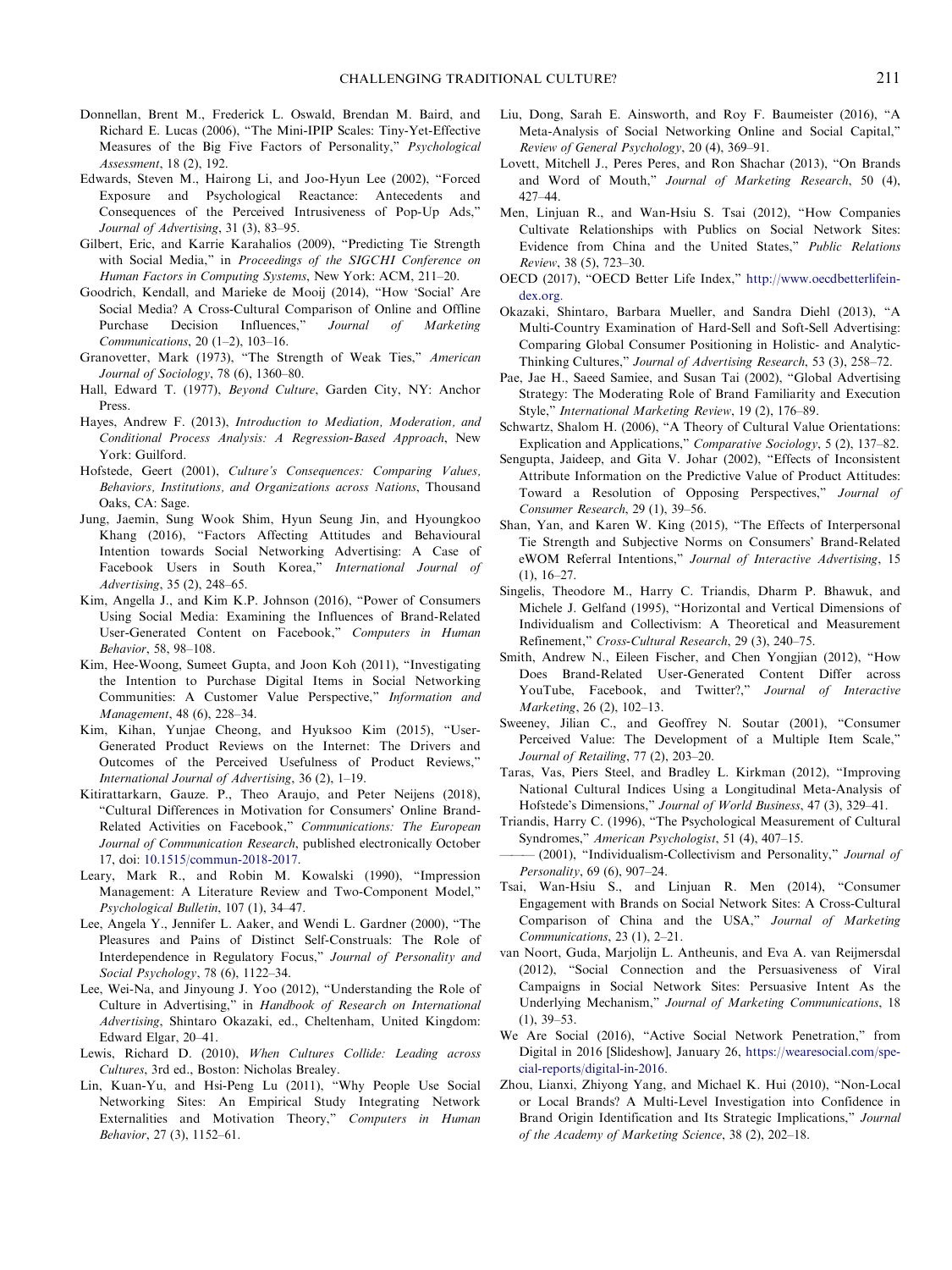APPENDIX: SUMMARY OF THE KEY MEASURE RELIABILITY

| Construct and<br><b>Measurement Items</b><br>$\cal SD$<br>$\cal SD$<br>$\boldsymbol{M}$<br>$\boldsymbol{M}$<br>$\boldsymbol{M}$<br>1.24<br>5.77<br>1.26<br>4.48<br>4.30<br>Facebook use intensity<br>Facebook is a part of my<br>everyday activity.<br>I am proud to tell people<br>I'm on Facebook.                                                                                                                                                                                                                                                                                                           | $\cal SD$<br>1.36 | $\boldsymbol{M}$<br>5.21 | SD<br>1.03 | $\cal M$<br>4.94 | SD          |
|----------------------------------------------------------------------------------------------------------------------------------------------------------------------------------------------------------------------------------------------------------------------------------------------------------------------------------------------------------------------------------------------------------------------------------------------------------------------------------------------------------------------------------------------------------------------------------------------------------------|-------------------|--------------------------|------------|------------------|-------------|
|                                                                                                                                                                                                                                                                                                                                                                                                                                                                                                                                                                                                                |                   |                          |            |                  |             |
| Facebook have become<br>part of my daily routine.<br>I feel out of touch when I<br>haven't logged onto<br>Facebook for a while.<br>I feel I am part of a<br>Facebook community.<br>I would be sorry if<br>Facebook shuts down.<br>$.88\,$<br>Cronbach's alpha $(\alpha)$<br>.93<br>.88                                                                                                                                                                                                                                                                                                                         |                   | .93                      |            | .92              | 1.36        |
| 5.66<br>1.38<br>4.56<br>1.62<br>Tie strength<br>4.74<br>I am committed to main-<br>tain my relationship with<br>this person.<br>I want our relationship to<br>last for a long time.<br>I feel very strongly linked<br>to this person.<br>I would not feel very upset<br>if our relationship were to<br>end in the near future.<br>I am oriented toward con-<br>tinuing this relationship<br>long term.<br>The relationship with this<br>person is important to me.<br>I have become Friend with<br>this person on Facebook<br>long time ago.<br>This person and I have the<br>same social<br>class background. | 1.39              | 5.34                     | 1.13       | 5.08             | 1.45        |
| Cronbach's alpha $(\alpha)$<br>.85<br>.91<br>.91                                                                                                                                                                                                                                                                                                                                                                                                                                                                                                                                                               |                   | .92                      |            | .90              |             |
| 4.76<br>Perceived informativeness<br>1.65<br>3.48<br>1.50<br>4.41<br>"The Facebook post I just<br>saw was"<br>Helpful<br>Important<br>Informative<br>Useful                                                                                                                                                                                                                                                                                                                                                                                                                                                    | 1.38              | 4.72                     | 1.11       | 4.35             | 1.51        |
| .94<br>Cronbach's alpha $(\alpha)$<br>.94<br>.90                                                                                                                                                                                                                                                                                                                                                                                                                                                                                                                                                               |                   | .92                      |            | .93              | (Continued) |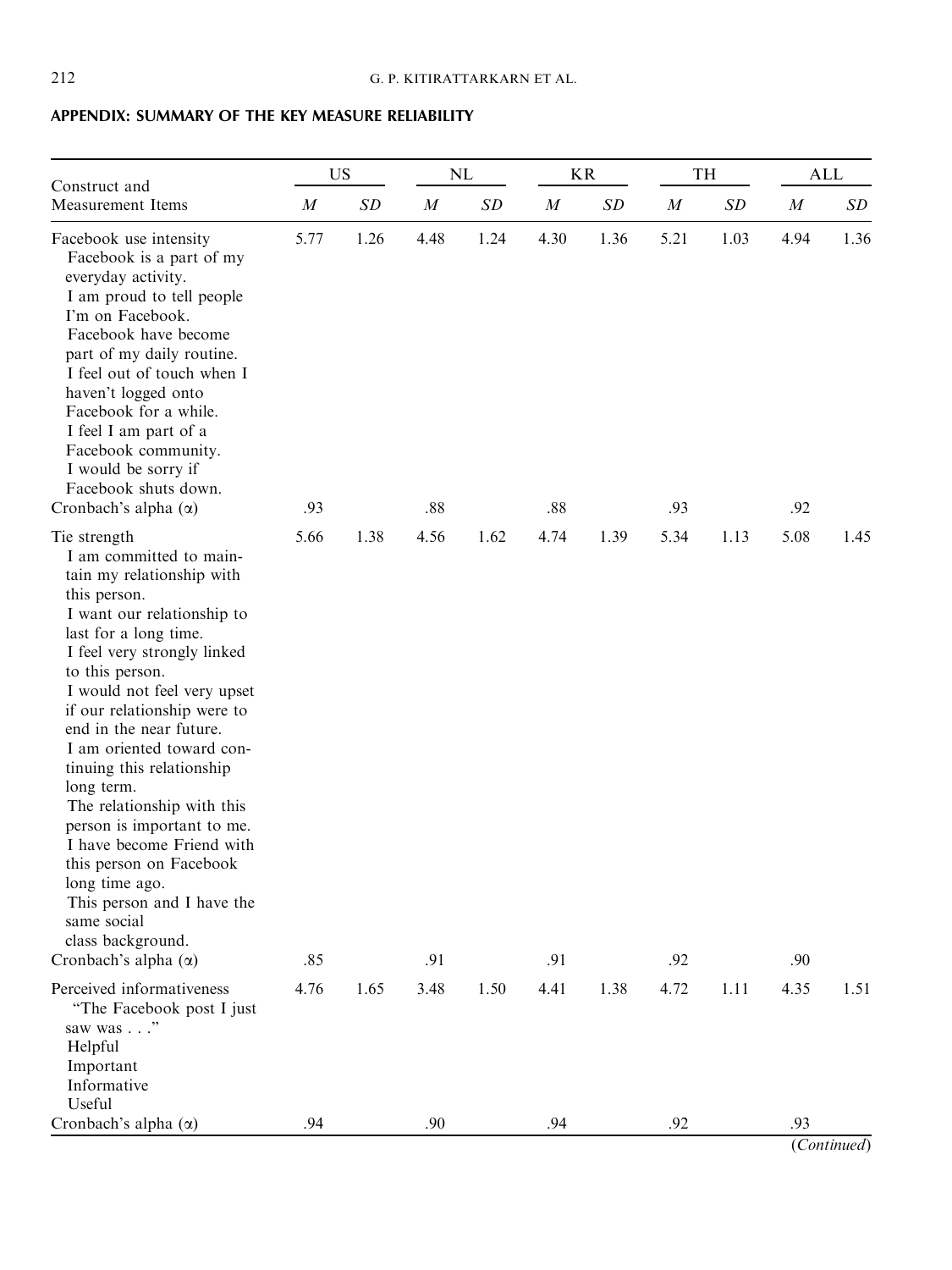|                                                                                                                                                                                                                                                                                                          |             |      |             | (Continued). |             |      |             |      |             |      |
|----------------------------------------------------------------------------------------------------------------------------------------------------------------------------------------------------------------------------------------------------------------------------------------------------------|-------------|------|-------------|--------------|-------------|------|-------------|------|-------------|------|
| Perceived entertainment value<br>"The Facebook post I just<br>saw was"<br>Attractive<br>Enjoyable<br>Entertaining<br>Fun<br>Cronbach's alpha $(\alpha)$                                                                                                                                                  | 4.97<br>.94 | 1.58 | 3.96<br>.91 | 1.47         | 4.37<br>.95 | 1.40 | 4.67<br>.91 | 0.98 | 4.50<br>.93 | 1.42 |
| Perceived sociability<br>The author is counting on<br>getting a lot of responses.<br>The author is asking for<br>help from other users.<br>The author is expressing<br>his/her idea to other users.<br>There is a sense of human<br>contact in this post.                                                | 5.09        | 1.26 | 4.39        | 1.08         | 4.62        | 1.12 | 4.92        | 1.06 | 4.76        | 1.16 |
| Cronbach's alpha $(\alpha)$                                                                                                                                                                                                                                                                              | .76         |      | .63         |              | .80         |      | .84         |      | .77         |      |
| Brand attitude<br>I think the brand Adidas is<br>a very good brand.<br>I think the brand Adidas is<br>very useful.<br>My opinion of the brand<br>Adidas is very favorable.                                                                                                                               | 5.78        | 1.02 | 5.13        | 1.11         | 5.42        | 1.02 | 5.99        | 0.76 | 5.58        | 1.04 |
| Cronbach's alpha $(\alpha)$                                                                                                                                                                                                                                                                              | .88         |      | .85         |              | .94         |      | .90         |      | .90         |      |
| <b>Brand familiarity</b><br>The brand Adidas is very<br>familiar to me.<br>I'm very knowledgeable<br>about Adidas.<br>I have seen many advertise-<br>ments about Adidas.                                                                                                                                 | 5.46        | 1.27 | 4.92        | 1.24         | 5.46        | 0.98 | 5.78        | 0.86 | 5.41        | 1.14 |
| Cronbach's alpha $(\alpha)$                                                                                                                                                                                                                                                                              | .86         |      | .82         |              | .77         |      | .83         |      | .83         |      |
| Collectivistic-individualis-<br>tic values<br>Horizontal individualism<br>I would rather depend on<br>myself than others.<br>I rely on myself most of the<br>time. I rarely rely on others.<br>I often do my own thing.<br>My personal identity, inde-<br>pendent of others, is very<br>important to me. | 5.87        | 0.97 | 5.42        | 0.94         | 5.52        | 0.88 | 5.68        | 0.82 | 5.63        | 0.92 |
| Cronbach's alpha $(\alpha)$                                                                                                                                                                                                                                                                              | .81         |      | .79         |              | .82         |      | .80         |      | .80         |      |

(Continued)